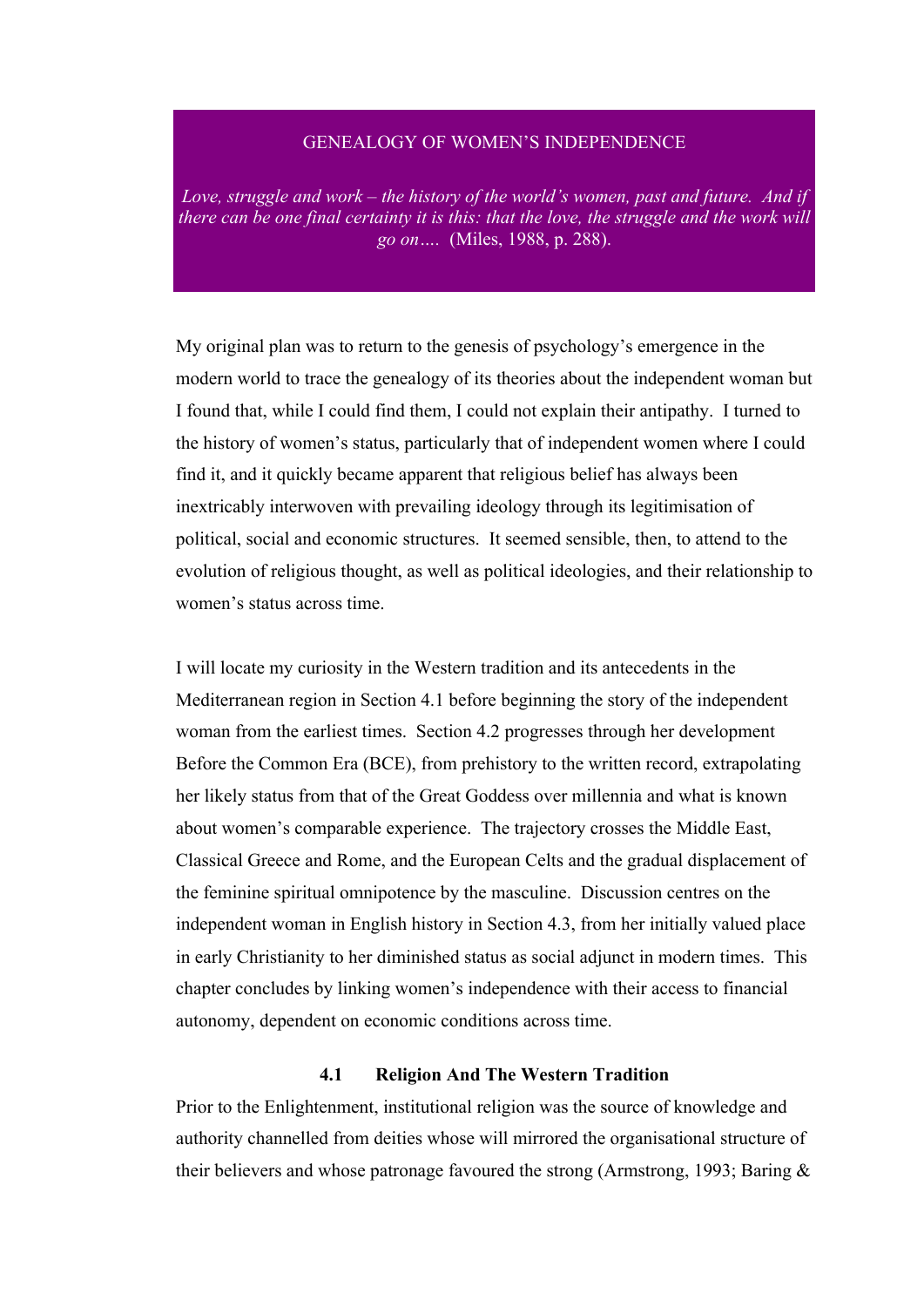Cashford, 1991; Forth, 2008). Mythology validated political systems (Graves, 1973; Osborn & Burgess, 2004), past and present, and religious discourse dominated daily life. The following discussion will demonstrate the interlocking of religion, politics and economics to support prevailing ideology as it affects the lives of independent women.

The belief systems discussed are those relevant to present-day Western ideology, within which this project is situated. These systems are those from the Near/Middle East, the nursery of Judaism, Christianity and Islam; the Greco-Roman pantheon and myths that still speak as metaphors in the twenty-first century of our era; and the Celtic traditions that assimilated with Christianity in the Middle Ages (Bahrani, 2001; Graves, 1972; Vivante, 2006). The Aegean influence on Hebrew, Greek and Celtic mythology, and the transfer of its holy trinity and Mother-and-Son mythological traditions to fundamental Christian belief, have been described in detail by others (e.g., Baring & Cashford, 1991; Graves, 1972).

#### **4.2 Before the Common Era**

**4.2.1 Pre-historical.** The earliest expressions of Western religiosity are from the *Palaeolithic* era, when human society comprised small groups of hunter-gatherers taking advantage of what their environment had to offer for sustenance and shelter as they moved across the landscape. Extrapolating from archaeological images, it was a time of social egalitarianism (Armstrong, 1993; Baring & Cashford, 1991; Diamond, 2007; Forth, 2008; Pollack, 1997) and this was reflected in spiritual beliefs.

Feminist archaeologist, Marija Gimbutas, has drawn from comparative mythology, early historical sources, linguistics, folklore, historical ethnography and pictorial sources of signs, symbols and images of divinities to paint a compelling, welldocumented picture of the centrality of the Great Goddess in early spiritual and societal ideology. Unlike subsequent religious ideation where the Divine was cast in human then cosmic form, the Goddess was manifest in the flora and fauna of the natural world, and worshipped in related deifications such as the serpent, owl, tree, fish, bee, and so on. Some of these were represented as fantastical creations that combined totemic features with the female form. The landscape itself, with its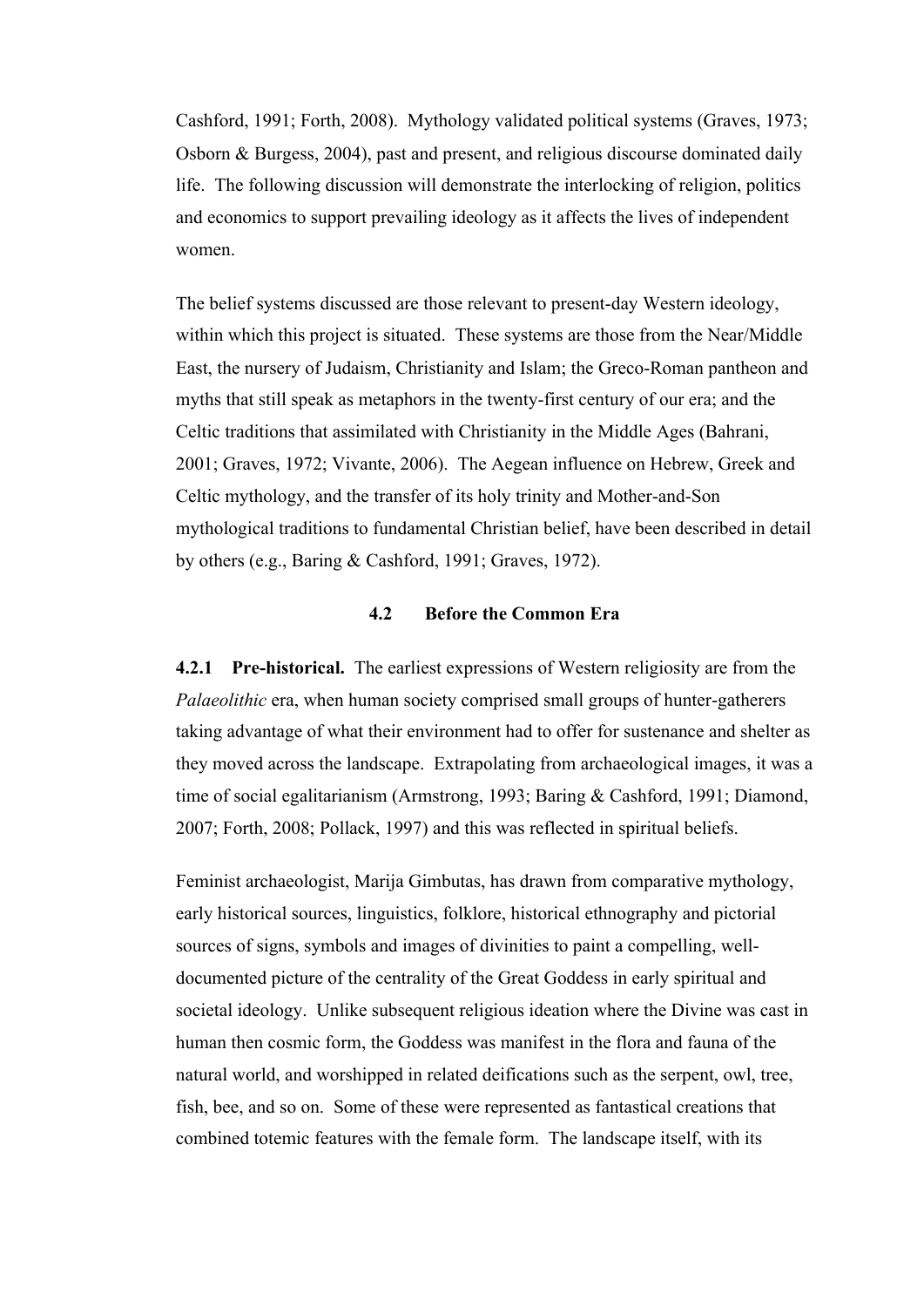curves, mounds and peaks, was revered as the body of the Goddess (Pollack, 1997) and treated accordingly.

The ubiquity of Her presence is explained by the notion of transformation through the feminine life force (Armstrong, 1993), that life is forever changing through the cycle of birth, death and regeneration (Gimbutas, 1989). The cycle is reflected in the Goddess's triple aspects of maiden, mother, and crone that link to women's three menstrual life-stages that, in turn, mirror that of all life: birth and growth; maturity; degeneration, death then new life. The analogous relationships of corresponding lunar and menstrual cycles, and of the lunar cycle with women's menstrual life stages – that is, the new moon (newness and birth), the full moon (fullness/fertility), and its regular disappearance (waning/death) – were further evidence of a feminine cosmic order (Pollack, 1997).

Without an understanding of reproductive biology, fertility, as observed through nature's cycling, was thought to be a parthenogenetic blessing from the Goddess, requiring no external agent. There is no trace of a father figure from this period, nor images of war (Gimbutas, 1989; Graves, 1973). This is not to say that the masculine was discounted. If the feminine principle was creation, the masculine was stimulation without which growth and prosperity were vulnerable. While the images of the era indicate social organisation and ideology dominated by the feminine, the observable relationship of female and male in nature meant the integral roles and functions of the masculine were valued and celebrated.

Worship of the Goddess, in her myriad forms, continued through the *Neolithic* period, when, increasingly, agricultural settlements provided the social framework with seasonal rhythms of planting and harvesting confirming nature's cycles. The Goddess's creative power began to be sexualised (Gimbutas, 1982). Images often show Her flanked by strong male animals, predominantly the bull, and phallic imagery, sometimes combined with the feminine in the same icon, indicating growing appreciation of the male generative role.

Graves (1973) describes pre-history as a time of female sexual freedom, when kinship was matrilineal and paternal attribution had little meaning. It must be said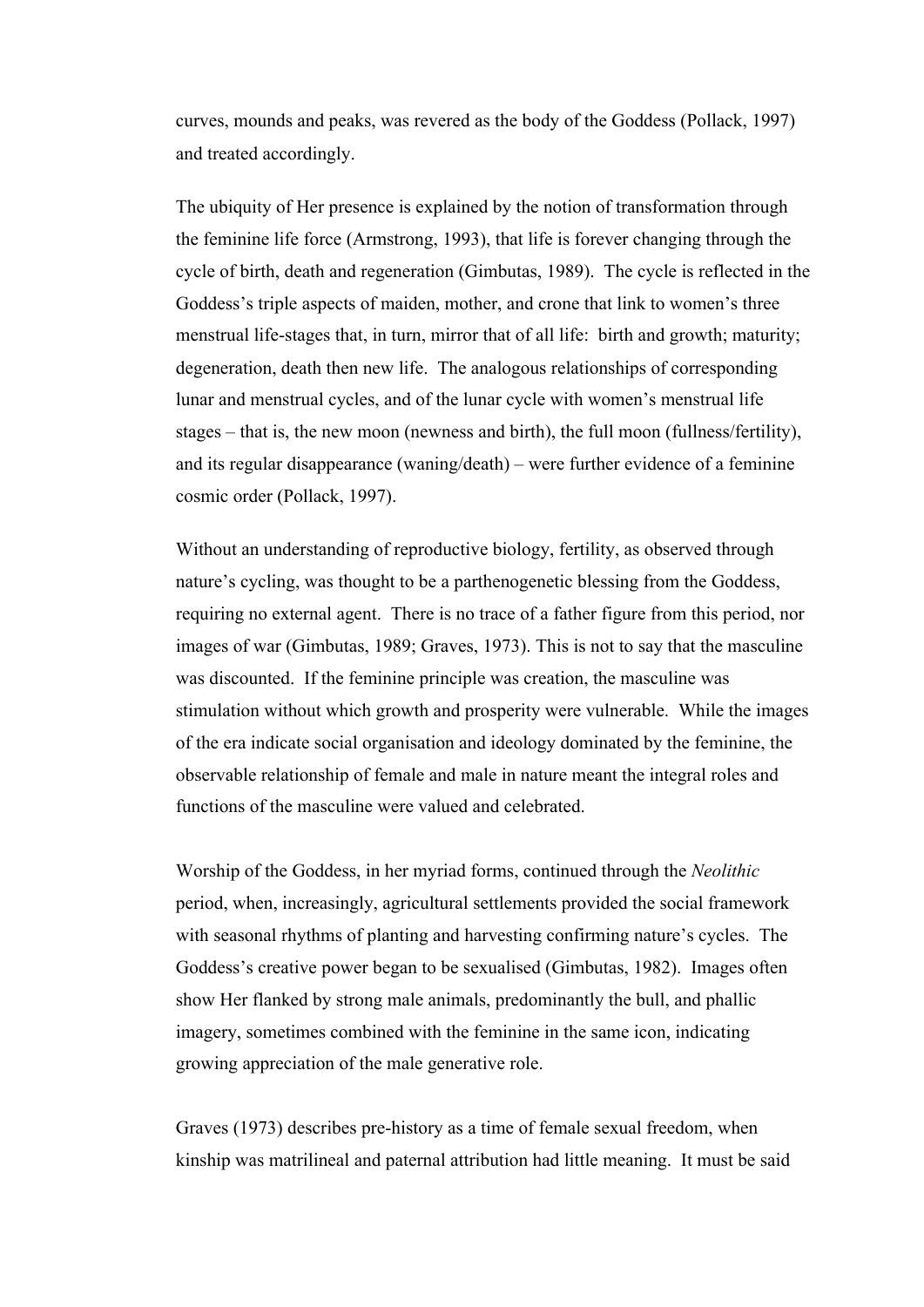that acceptance of a matriarchal pre-history, while widespread, is not universal among scholars of antiquity. There are three general oppositional positions: first, that without written records it is not possible to be definitive about social structure from interpretable images and artefacts (Pomeroy, 1995); second, such a radical antithesis to subsequent patriarchal social organisation and ideology is unlikely; and, third, possible misinterpretation of patriarchy being an evolutionary progression from matriarchy thereby normalising male privilege as the natural order (Bahrani, 2001).

Imagery shows women's prowess as gatherers then transformers of plants for food, medicine, and clothing. It was this, and their invention of much household and agricultural equipment, that continued women's dominance through mechanisms such as matrilocation, where husbands moved to their wife's house on marriage (Baring & Cashford, 1991). Without historical records, assumptions about social organisation can be made only on the evidence of artefacts and images from early times. While interpretation is always open to dispute, the corpus of academic work that supports the prominence of the Great Goddess and her myriad manifestations is persuasive and compelling. There is little dispute about the power of female deities for peoples of the region, which, if analogous to validation of patriarchal ideology by a single male god, would indicate a public place for women as depicted in images of female agency that subsequently vanished over time.

Gimbutas (1989) dates the beginning of the decline of the omnipotence of the Great Goddess to the westward spread from eastern Europe of the Indo-Europeans, who brought with them not only farming and animal husbandry but also a patriarchal social and religious order. Farming/husbandry innovation allowed accumulation of wealth and status through production and private ownership of resource surplus, and introduced social stratification as an organising principle. A warrior class, with notions of an aristocratic elite, evolved to not only protect this new wealth but to capture that of others. Another development was the creation of task specialisation to support agricultural and martial efficiency, and to manage the accumulating property (Corcoran, 1970). The adoption of agriculture is considered by some to be the worst mistake humanity has made (e.g., Diamond, 2007), introducing a range of maladaptive changes including social and sexual inequality emanating from associated private ownership of property and wealth, hierarchical power structures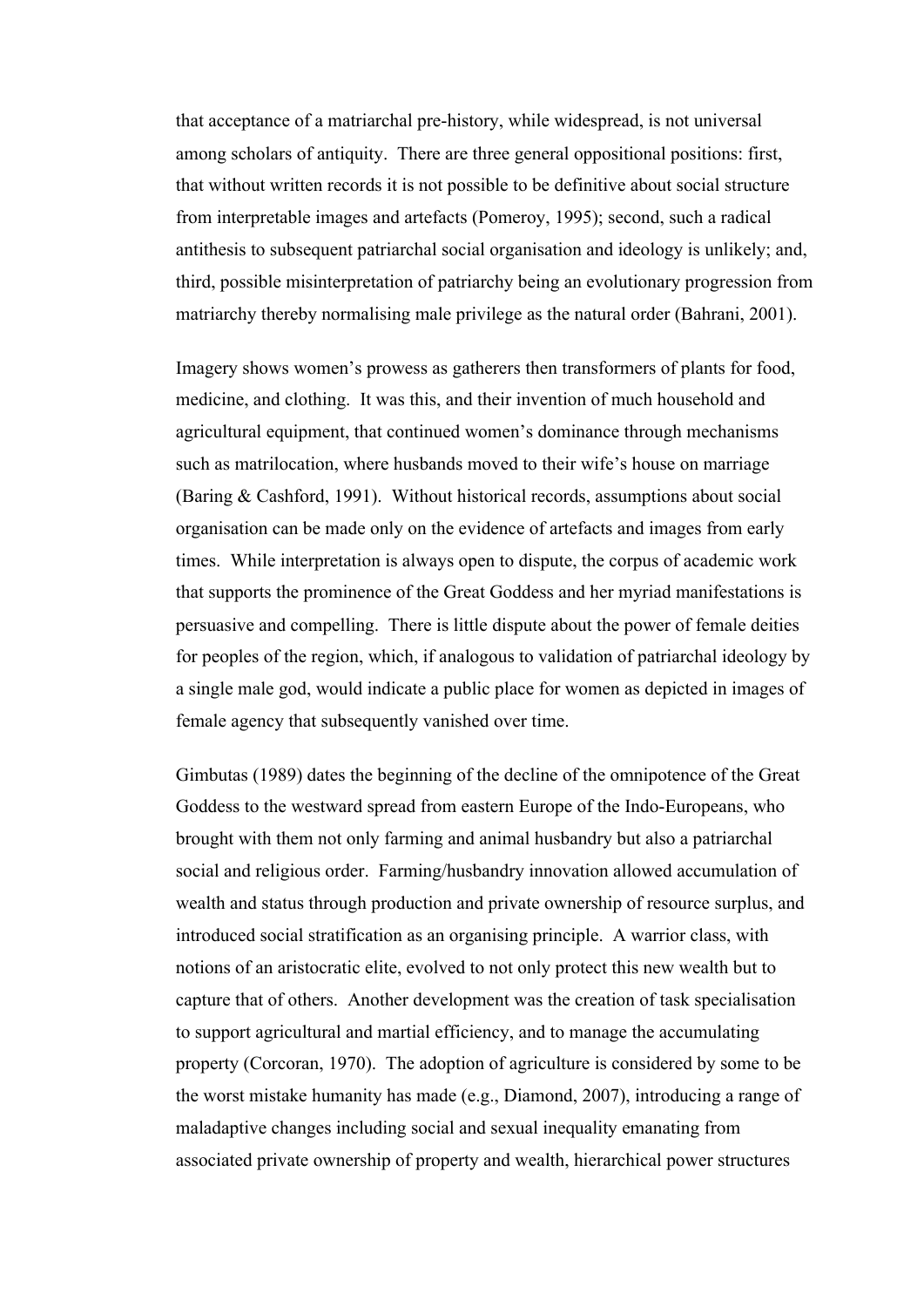favouring the strong, and stratification of the means of production in a commodified economy.

Images of the Goddess were still dominant in the *Bronze Age* (2000–1550 BCE) (Baring & Cashford, 1991) and records from the period in Mesopotamia and Babylonia find no gendered distinction between private and public spaces (Bahrani, 2001). Women are reported owning and independently operating businesses (Forth, 2008) and enjoying a social status on a par with men (Vivante, 2006). They could inherit property although daughters were not uncommonly committed to celibate service of a deity, to ensure retention of family wealth through their infertility. Records from Mesopotamia and Babylon show that many of these women (the *naditus*) became independent and powerful businesswomen and some, ironically, bequeathed their property away from their family to younger women (Forth, 2008) to support women's inter-generational independence.

By the *Iron Age* (1250-600 BCE), representations of male deities were dominant (Keel & Uehlinger, 1998). Female and male figures rarely appeared together and, where they did, no interaction was depicted. Representations of women were either as servants or absent. Scenes of loyalty and fertility-promoting erotic contact between the sexes had been replaced by military themes. Where earlier images of the Goddess had been on metal, they were now on terra cotta implying both Her devaluation by the ruling classes and Her continued widespread private, domestic worship. The political and economic systems to manage accumulation of, and growth in, private property and ownership of the means of production, alien concepts in earlier eras, offer evidence of an increasingly misogynistic religious and social culture (Armstrong, 1993; Forth, 2008).

It was at this time that notions of oppositional forces were introduced to prevailing beliefs, for example, day-night, female-male, good-evil, white-black and, perhaps most radical of all, nature-humans. The new creation myths emphasised masculine separation from, and control of, nature and provided new explanations for seasonal and lunar cycling that, prior to this, had been perceived as complementary, part of the whole (Baring & Cashford, 1991). Images of the Goddess reflected a new bellicosity, depicting Her as a war or hunting deity, weaponed and in armour (e.g.,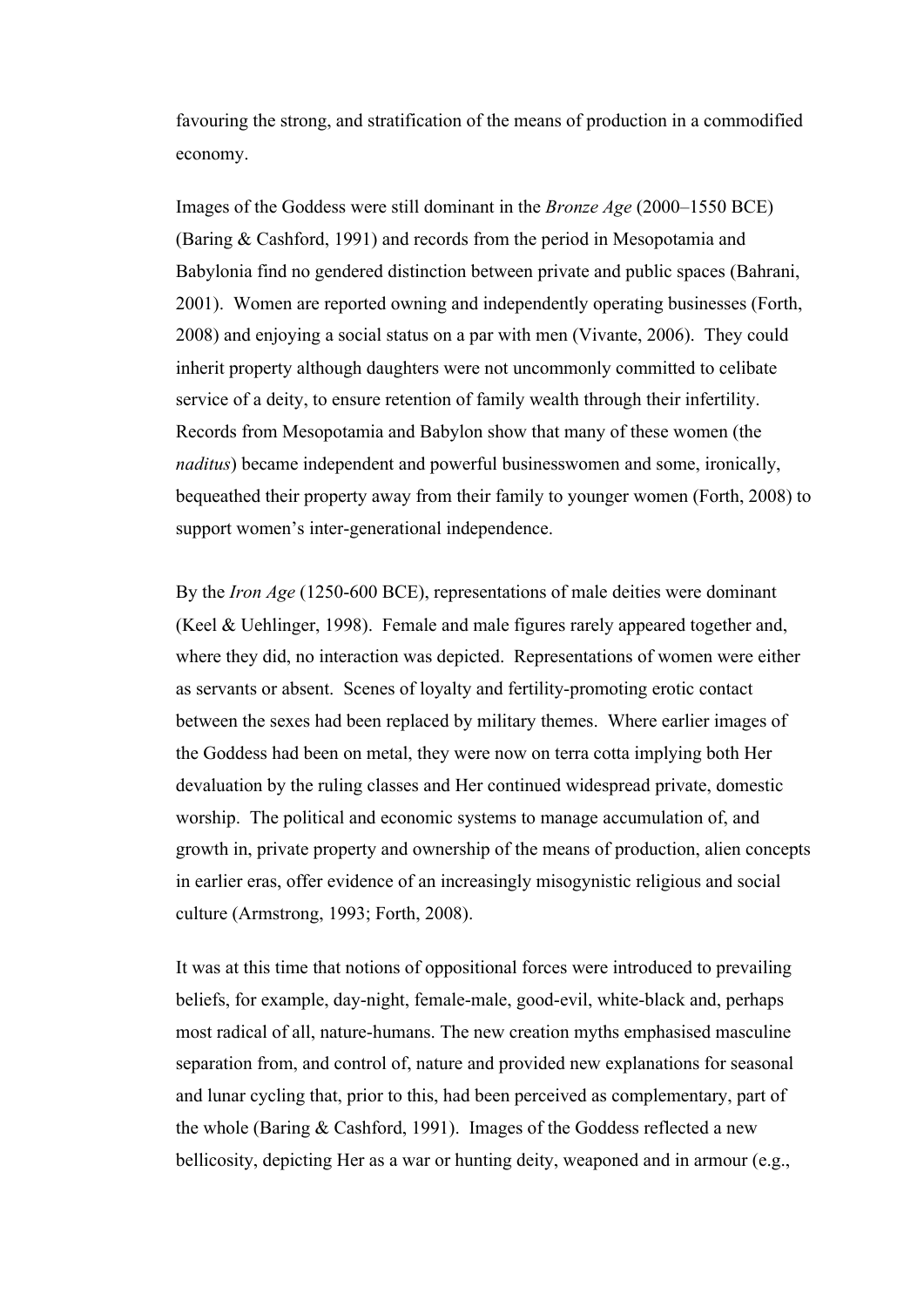the Greek Athene, the Canaanite Anath, and the Egyptian Isis in some manifestations). It was also in this period that "enthroned, clothed mother-withchild" (Keel & Uehlinger, 1998, p. 399) and nursing mother (Nielsen, 1997) images became common, perhaps reinforcing women's increasingly limited, domestic status, although images of the Divine Mother and Child were sometimes found on artefacts from earlier eras. The prominence of these two images suggests another oppositional force, that of women's fierce protection of family/peoples and nurturing maternity.

It is the religious development of the people of Canaan and Israel from the Middle Bronze and Iron Ages that is of particular importance for subsequent Western thought. It was from this lineage that the books of the Old Testament recorded the pre-Christian histories, parables and remaining myths from which Christian dogma developed and which remain important to today's Abrahamic religions (Christianity, Islam and Judaism). The evolution of Judaism is as much political as spiritual, with interpretations of the myths indicating their status as metaphor for the various allegiances, movements and national identity over many centuries (Graves & Patai, 1965; Keel & Uehlinger, 1998).

**4.2.2 The Hebrews**. Today's Canaan would encompass Syria, Lebanon, Jordan and Israel. Keel and Uehlinger (1998) report a strong mutual Canaanite-Egyptian influence in the Bronze Age, with religious iconography depicting the feminine and the masculine, often in sexualised imagery. The major deities, among many, of the Canaanites were the mother goddess Asherah, the father god El, their daughter Anath-Ashtoreth and their son Hadad-Baal (Baring & Cashford, 1991). Amongst other attributes, Baal was a fertility god whose mythic death and descent to the underworld and subsequent rescue by his wife-sister Anath explained the seasonal cycles of the death and regeneration. The death of a god and his restoration by a goddess was a common religious theme as were the associated sex rituals celebrated annually, generally by members of the religious and ruling elites, to ensure continuing prosperous fertility (Armstrong, 1993; Baring & Cashford, 1991; Forth, 2008).

At first, Yahweh-El and Asherah maintained their consort relationship in Hebrew mythology but gradually Her status became secondary to His and She assumed a mediating role between the increasingly distant, detached Yahweh and the people of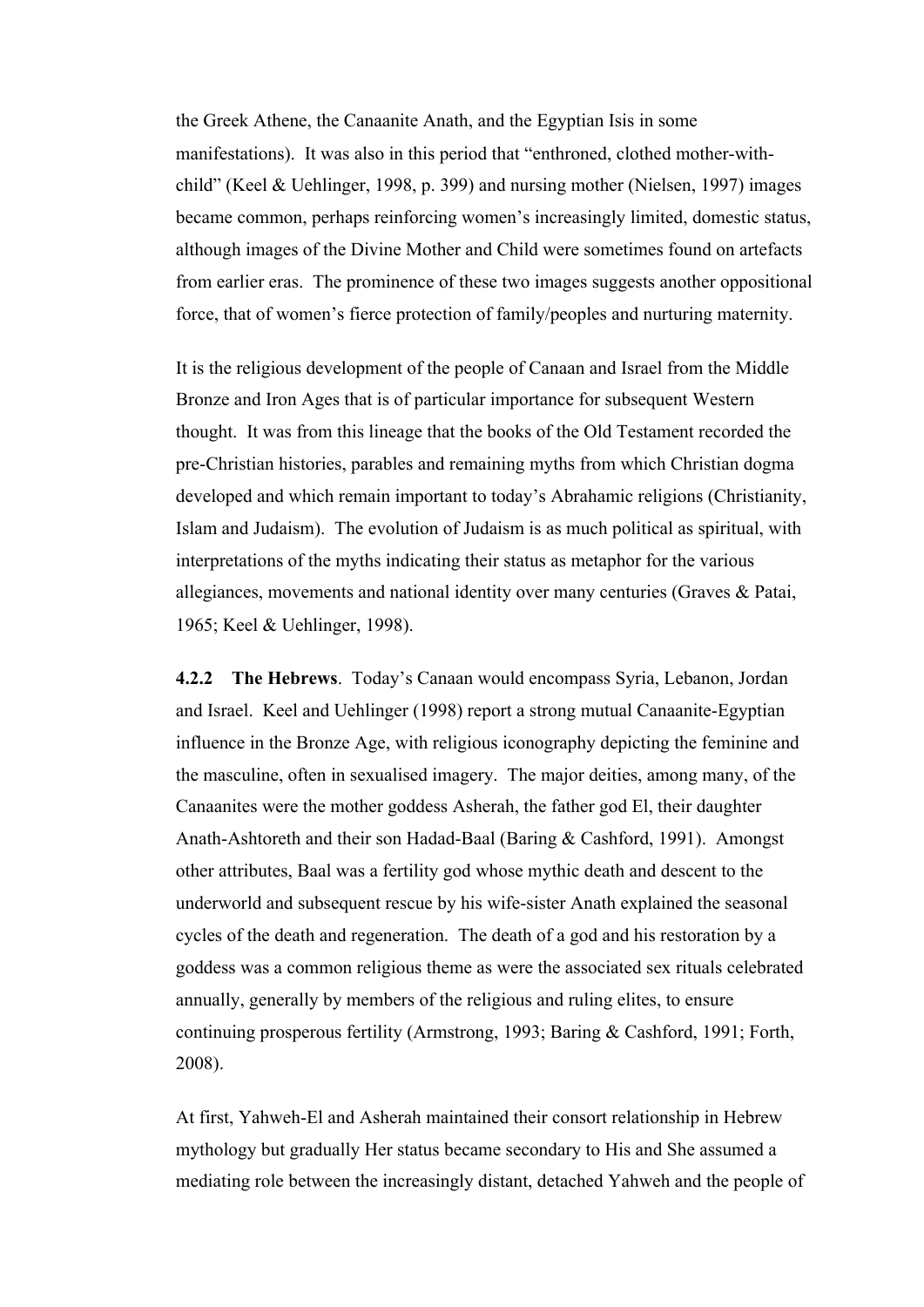Israel, much as the Virgin Mary does today in Christianity. Asherah (also known as Anath or Astarte) continued to be worshipped through the cult of the Queen of Heaven (Armstrong, 1993; Baring & Cashford, 1991; Keel & Uehlinger, 1998), as Mary has been in the Christian tradition. Asherah continued to be worshipped in outlying communities of Israel until about 500 BCE (Baring & Cashford, 1991), when the elite Jews, exiled to Babylonia by Nebuchadnezzar II when he conquered Judah in 586 BCE, returned.

It was this latter group, the most prominent citizens of Judah before their deportation, who came to dominate Israeli culture on their return. They believed their misfortune had been caused by their failure to worship Yahweh as the one true god, as they had been instructed during their return centuries before from Egypt, and set about reestablishing Judah as a theological state with an underpinning patriarchal ideology (Hooker, 1996).

The prophets of Yahweh campaigned to overthrow worship of the Goddess. The image of Asherah was violently removed from the Temple in Jerusalem; the women of the sacred shrines, whose duties included sexualised rituals, were libelled as prostitutes; Old Testament stories recast the Goddess as the source of evil and the feminine as inherently shameful. The people of Israel became Yahweh's 'bride', rendering the feminine principle, previously divine, secular and valuable only in relation to the masculine god. Baring and Cashford (1991), depth psychologists for whom the story of the Goddess runs parallel to the evolution of Western consciousness, note the fundamental change brought by this development and suggest that Yahweh's 'holy war' against the Goddess became a cultural underpinning of a holy war of the masculine against the feminine. They suggest "it is worth considering here whether the fact that the oppositional paradigm in general, and the opposition of masculine and feminine in particular, has been accepted so uncritically owes something to the sacred nature of its origins: Yahweh, the Good God, fighting and overcoming the Evil Goddess" (Baring & Cashford, 1991, p. 461), with the feminine the source of sin.

The creation myths now gave sole responsibility for heaven and earth to a male god, and had him create the first man, Adam, out of dust. After several abortive attempts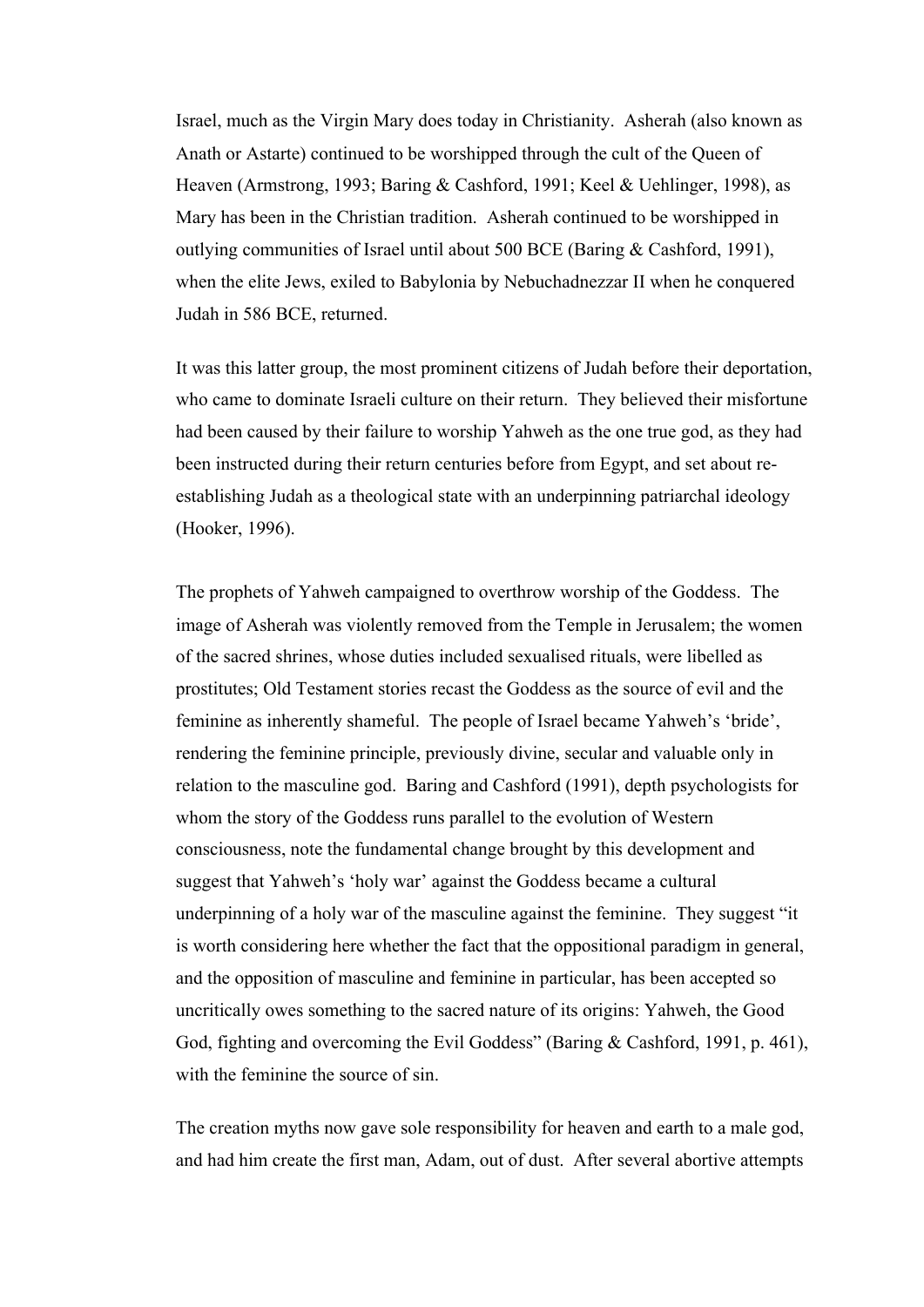(Graves & Patai, 1965; Monaghan, 1990), the first woman, Eve, was shaped from Adam's body, so demonstrating her subordination through her creation from a disposable masculine body part to provide companionship to an otherwise functionally autonomous being. Inherently lacking in self-control, Eve sealed women's fate to be forever responsible for humanity's mortality, sin and unhappiness by allowing her curiosity to overwhelm God's prohibition on eating from the Tree of Knowledge of Good and Evil, then prevailing upon Adam to share consumption of its fruit. God's response was to banish Eve and Adam from the Garden of Eden, condemning Woman thereafter to painful childbirth and subjugation and Man to a life of hard work. This myth can be understood as mandating the overthrow of the Goddess by the newer patriarchal religion (Baring & Cashford, 1991; Graves & Patai, 1965). It also sanctified a social order predicated on the labour of the masses and women's subservience to, and dependence on, men.

All pre-Biblical sacred texts of ancient myths were either lost or deliberately suppressed by adherents to the emerging one god (Graves & Patai, 1965) including, from about 500 BCE, those of the Goddess. Keel and Uehlinger (1998) cite evidence that Her existence was denied because of the real risk Her worship posed to the now monodeistic Yahweh and no role was allowed Her in Judaic legal-cultic, historical, and prophetic traditions. Earlier attempts to expunge the Goddess completely had provoked a backlash, posing a real threat to Yahweh's primacy. The backlash particularly was from women who understood subsequent famines, wars, and general deprivation to be the result of renouncing the Goddess (Jeremiah 44:18).

Armstrong (1993) describes the period 800-200 BCE (the Axial Age), when the monodeistic belief system was developing, as a time of radically changing economic and social conditions. A merchant class was taking the ascendency with associated increases in inequality and exploitation. "Strange as it may seem, the idea of 'God', like the other great religious insights of the period, developed in a market economy in a spirit of aggressive capitalism" (Armstrong, 1993, p. 27).

Yahweh's battle with the goddesses reflects a less positive characteristic of the Axial Age, which generally saw a decline in the status of women and the female. The prestige of the great goddesses in traditional religion reflects the veneration of the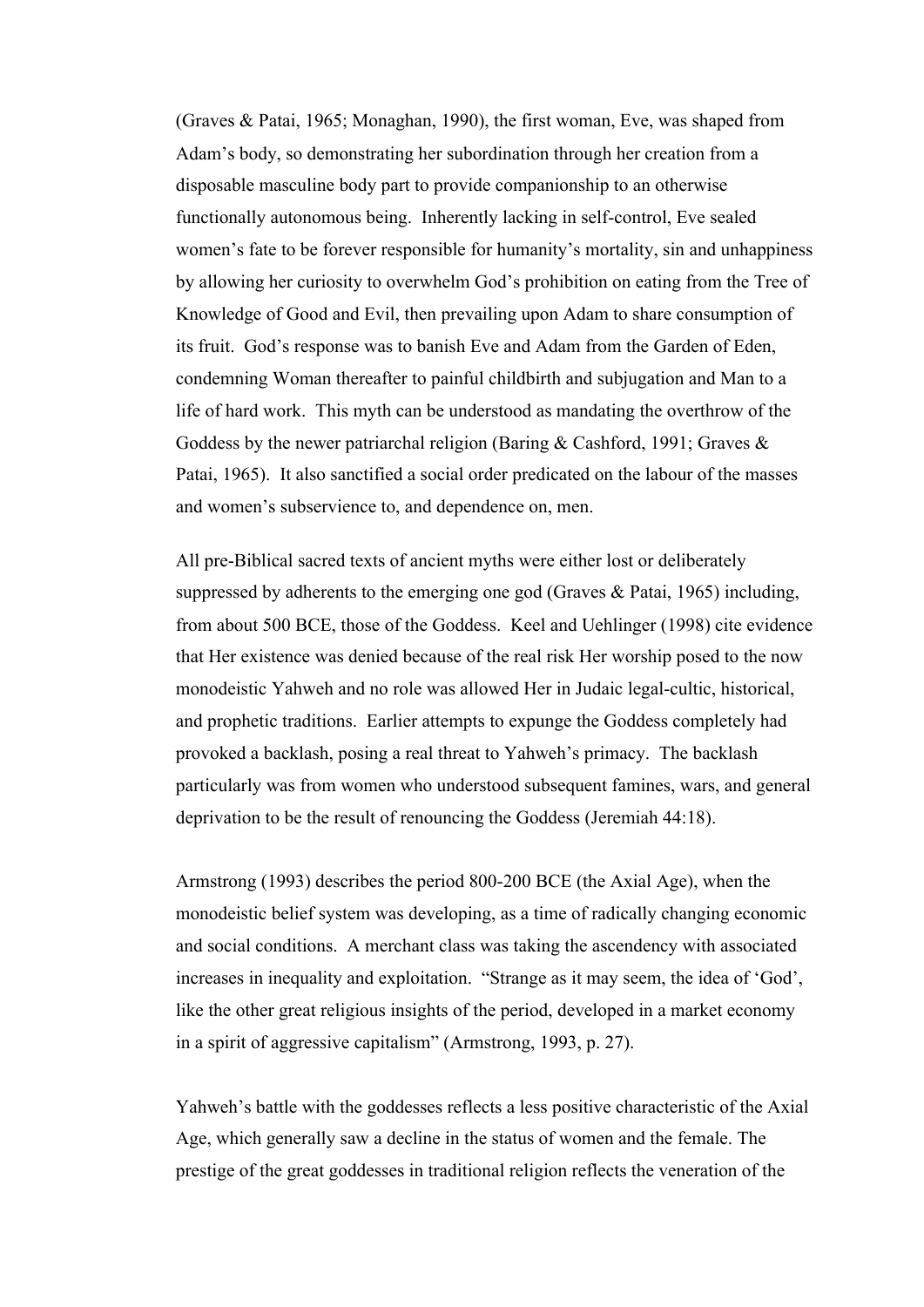female. The rise of the cities, however, meant that the more masculine qualities of martial, physical strength were exalted over female characteristics. Women's position was particularly poor in Greece. After Yahweh became the only god, his religion was managed almost entirely by men (Armstrong, 1993, p. 50).

Marriage and the family were regarded as holy in the Hebrew tradition, their proper conduct shaped in a legislative framework. Marriage customs included the leverite, where the widow is obliged to marry her brother-in-law to ensure continuation of the dead man's name by conceiving a male child, and the marriage of inheriting daughters without brothers to patrilateral cousins so that their inheritance remained in their father's family (Schwimmer, 1995). That there is little reference to unmarried women, other than in the context of their relationship to male relatives, indicates their invisibility in the social structure.

**4.2.3 Greco-Roman (Classical) era**. In Athens, the Olympian myths provided an explanation for the shift in power from the Goddess to a patriarchal god for both the Hellenic and then the Roman peoples who strategically absorbed deities from neighbouring states and conquered foe alike. In this tradition, the first being that followed Chaos, the dark primeval void, was Gaia, the primordial goddess, the Earth (March, 2001). Unaided, she conceived and bore Uranus, the sky, who became her son-husband and fathered many children, all of whom he hated to the extent that he forced them back inside Gaia, causing her great pain. She devised a plan to castrate Uranus and prevailed upon one of her sons, Chronus, to help her. This he did, and released his siblings only to later imprison them because of the threat they posed to his power as king of the gods. Chronus married his sister Rhea but, following a prophecy that an offspring would overthrow him, he adopted his father's approach to paternity and, as they were born, he swallowed his children as a preventive measure. In time, the prophecy came true, with Zeus first inducing his father to disgorge his siblings – Hestia, Demeter, Hera, Hades and Poseidon – then engaging him in a tenyear war before Chronus' defeat and imprisonment. Zeus, Hades and Poseidon then divided the universe between them, taking the heavens, the underworld and the seas, respectively, and agreeing to keep the earth and Olympus in common. The goddesses were denied property-owning status. Instead, they assumed responsibility for weddings, marriage and motherhood (Hera), hearth and home (Hestia), and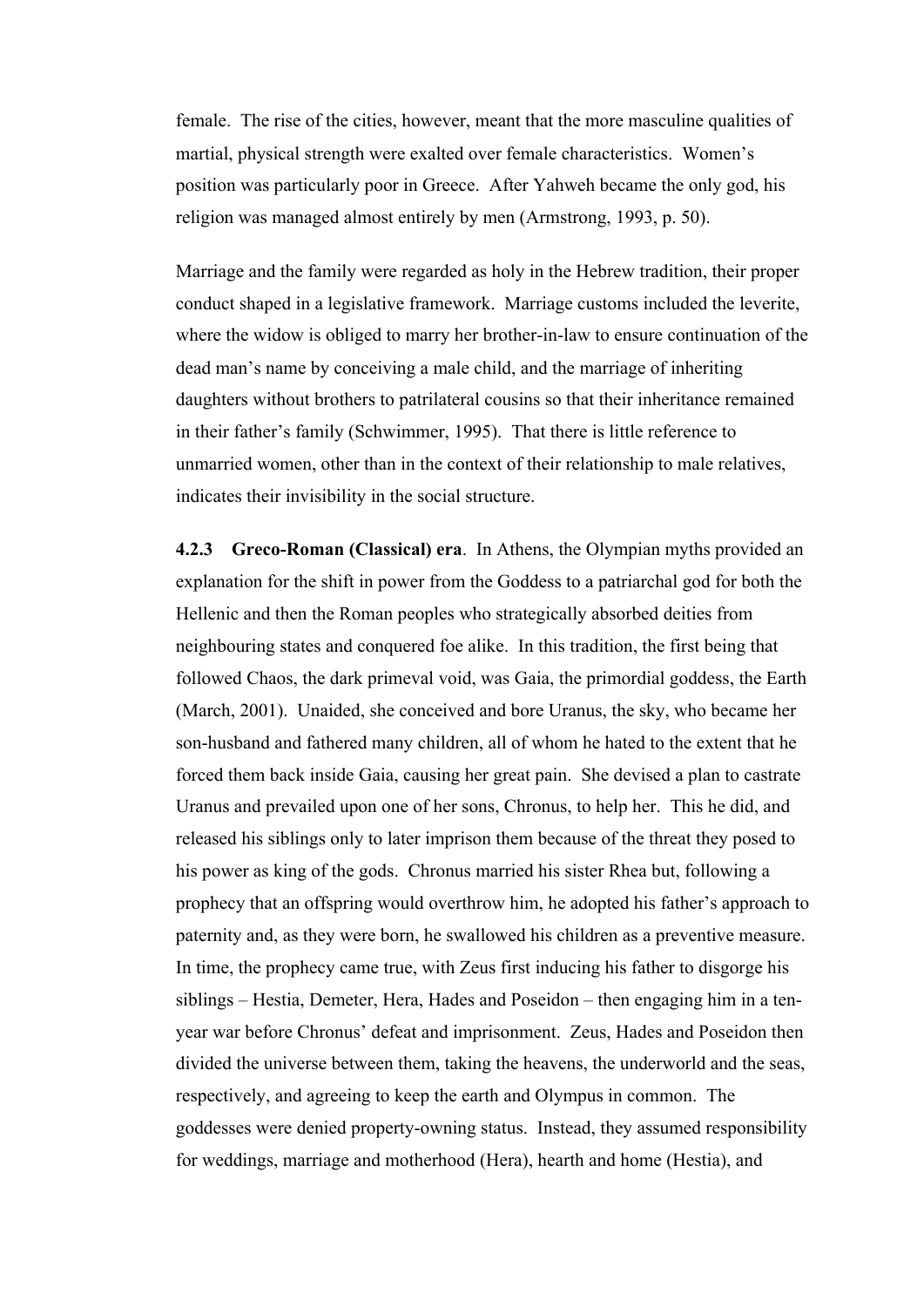fertility and harvest (Demeter) (Osborn & Burgess, 2004). Also in the original family was Aphrodite, the Mother Goddess in many traditions (Baring & Cashford, 1991) but in Greek myth the goddess of sexual and social love (Cotterell & Storm, 2007). Artemis and Athena, both daughters of the prodigiously promiscuous Zeus, were associated with the hunt, childbirth and the new moon; and war and crafts, respectively. But

*It was by marrying or fathering the goddesses that Zeus annexed or appropriated their powers to himself. As the Great Father, he was the undisputed head of the Olympian family, though the goddesses continued to be honoured in their own particular right. But the structuring of the world had become patriarchal… when he marries the many different goddesses whose rule preceded him, he does not extinguish their powers but brings them under his ordinance* (Baring & Cashford, 1991, pp. 315, 318).

This sample sliver from the complexity of Greek mythology illustrates the shift from the feminine Goddess to a patriarchal socio-religious system as happened elsewhere in the region. Her powers were scattered across individual goddesses, originally major deities from the many cults absorbed into the evolving Greek culture (Laing, 1982), who now represented qualities largely relating to sexuality and fertility that had to be controlled, and those that legitimated sovereignty such as wisdom and justice (Munn, 2006).

An example of the legitimising power of myth is associated with Athena's ownership of Athens. In myth, Poseidon claimed possession of the city but this was contested by Athena who first made a gift of the olive tree to the city then, when the matter was put to an Olympic vote, won victory through her unanimous support by the goddesses that overwhelmed that of the gods. At a mortal level, it is likely that Athenians themselves held a referendum and it was the women's vote for Athena that prevailed. However, while Athena won the city, Athenian women were required to sacrifice citizenship rights, including suffrage and the tradition of matrilineal descent, to assuage the rage of either, respectively, Poseidon or Athenian men (Graves, 1973; Monaghan, 1990).

Similar to the Hebrew myth, the Athenians believed it was Woman who rendered life miserable on earth. According to this belief, men originally were the only human form on earth until, forbidden by Zeus, Prometheus gave them the gift of fire,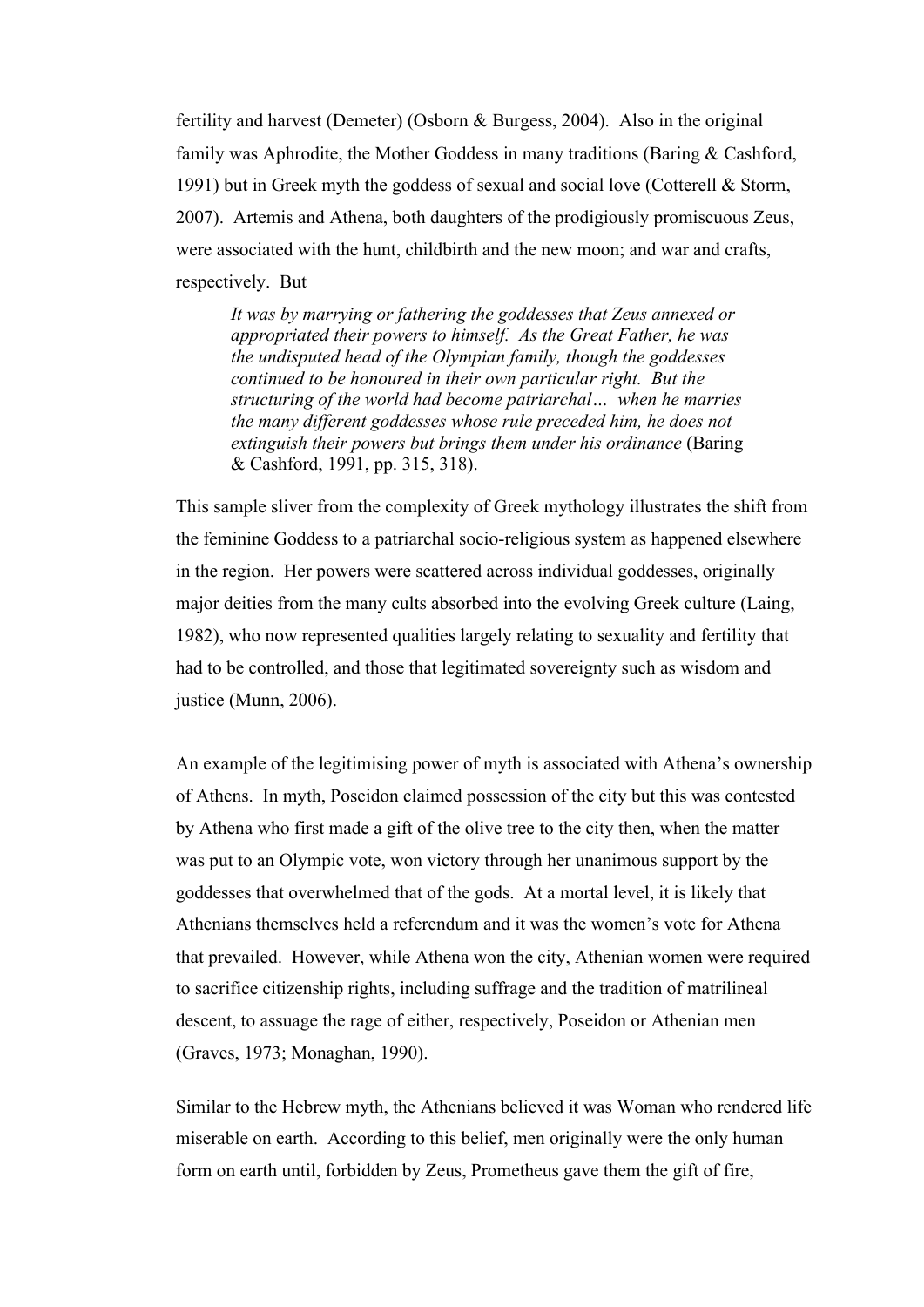originally taken from them when they tricked Zeus into accepting once and thereafter the poorer remnants of sacrificed animals. Enraged, Zeus ordered Hephaestus, god of fire and metalwork, to make the first woman, Pandora, out of earth and water as punishment for men's disrespect. Pandora's sin, as with Eve, was curiosity that caused her to open a sealed jar given as a dowry from the gods, releasing previously unknown sorrow, disease, hard labour and war (Cotterell & Storm, 2007; March, 2001).

It is the Classical Greek, actually Athenian, period (c. sixth – third centuries BCE), characterised by philosophy, art, and shared governance, that was so historically influential for Western culture. Yet the power of Classical Athens rested on patriarchy and enslavement. Commonly referred to as the cradle of democracy, in fact only men born of Athenian citizens could participate in public life. Women, slaves and foreigners were excluded from the benefits afforded full citizenship (Joshel & Murnaghan, 2001; Munn, 2006; Pomeroy, 1995; Sartre, 2009). While Athenian philosophers established that free-born women were of higher status than slaves, the citizenship awarded them was sufficient only to allow their (i.e., their husband's) children to be born into the status.

Free-born women did not attain adult status (Munn, 2006; Vivante, 2006) and were always in the guardianship of father, husband, uncle, brother, nephew or son. There is evidence of female infanticide, resulting in an estimated sex ratio of five boys to one girl (Pomeroy, 1995). Both women and girls commonly were apportioned less food than men and boys (Vivante, 2006). The marriage contract was negotiated by the heads of two families, devoid of affection or consent although these may have existed or developed coincidentally, and designed to further political, social, and economic status (Sartre, 2009). Should an unmarried free-born woman become sexually active, she could be sold into slavery by her guardian (Pomeroy, 1995). This was one of only two examples of Athenian citizenship that could be lost, the other being free-born men who took a submissive role in sexual encounters with other men. The disparity in sex ratios meant no free-born Athenian woman remained unmarried (Pomeroy, 1995). While Plato makes uncritical reference to lesbians in his myth about the origin of the species (Trzaskoma, Scott Smith, & Brunet, 2004, p.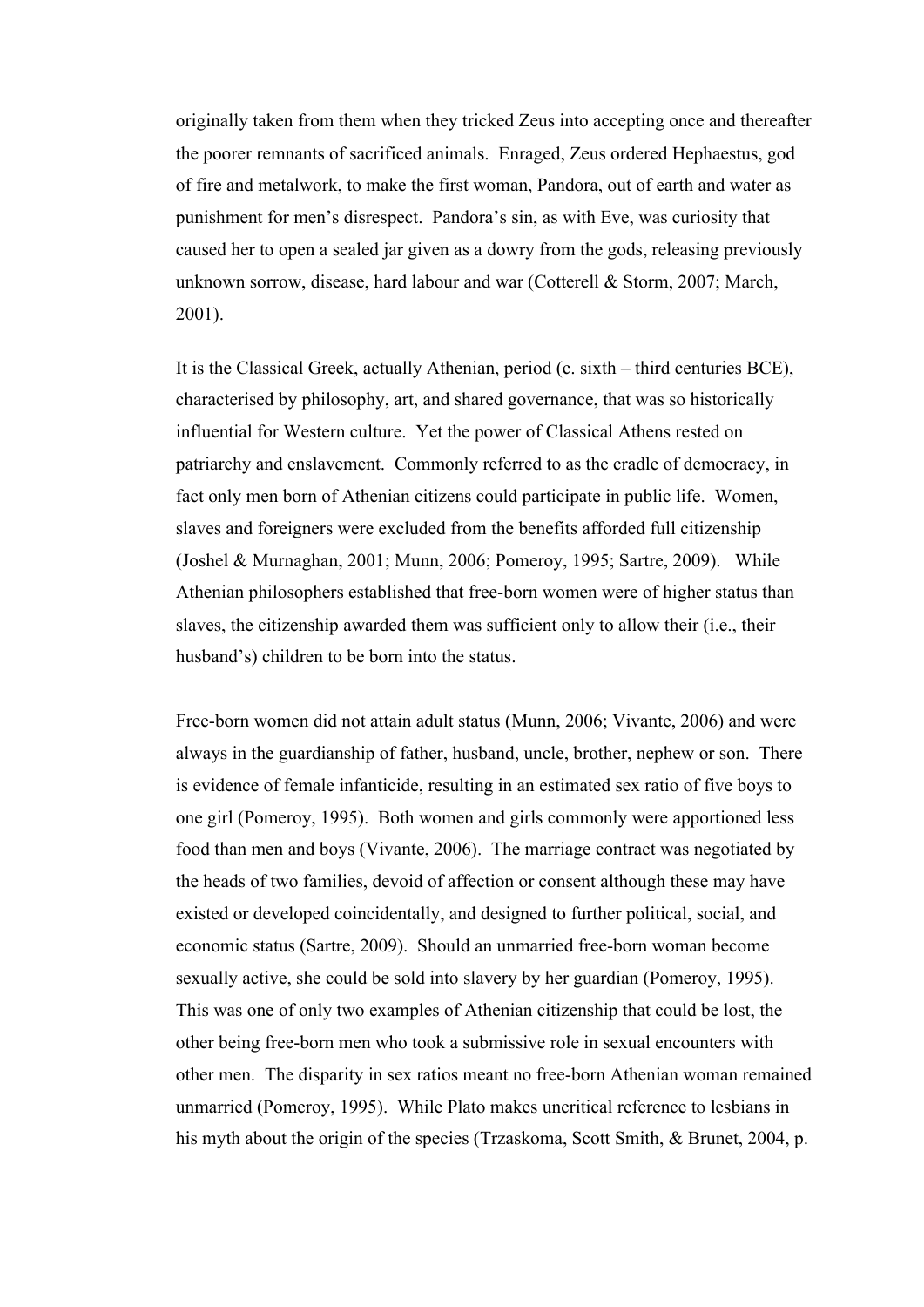373), there is no indication as to whether they lived independently of men or, as with homosexual men, were expected to marry for the purpose of procreation.

Where there were no sons to inherit family property, a daughter married a male relative from her father's line, similar to Judaic practice, to ensure retention of family wealth. She was offered in predetermined order to first her paternal uncle then his sons, sometimes requiring the dissolution of their existing marriages (Pomeroy, 1995; Sartre, 2009).

Although Hippocrates, credited with founding the science of medicine, understood there were differences in women's and men's ill-health and treatment needs, the medical institution then as in recent times (Ehrenreich & English, 1978) reinforced ideology about female inferiority. Commonly, symptoms of ill-health reported by women were attributed to dysfunction of menses, menarche or the uterus (Demand, 2001).

One category of women that could independently accrue and control personal wealth, with earnings subject to a special tax, was that of prostitute (Pomeroy, 1995). It was possible for slave women to purchase their freedom, although not citizenship, through the proceeds of prostitution. The highest stratum of prostitutes were the *hetairai*, "companions to men", who were intellectually and artistically accomplished, several of whom achieved fame for their contribution to Athenian public life through the men with whom they were associated (Pomeroy, 1995; Vivante, 2006).

Misogynistic discourse was apparent in literature and drama although, towards the end of the Classical period, it became more sympathetic, as illustrated by the following dramatic lines:

*On my own now I am nothing. But I have/often seen the nature of woman in this way./I mean that we are nothing. While young in our father's/house, I think we live the most pleasant life a person can lead,/for naiveté always makes children grow up in constant bliss./But when we reach adolescence, we understand./We are kicked out and sold to different buyers,/away from our ancestral gods and parents,/ some to strange men, some to barbarians,/some to joyless houses, some to abusive ones./And after a single night binds us,/We*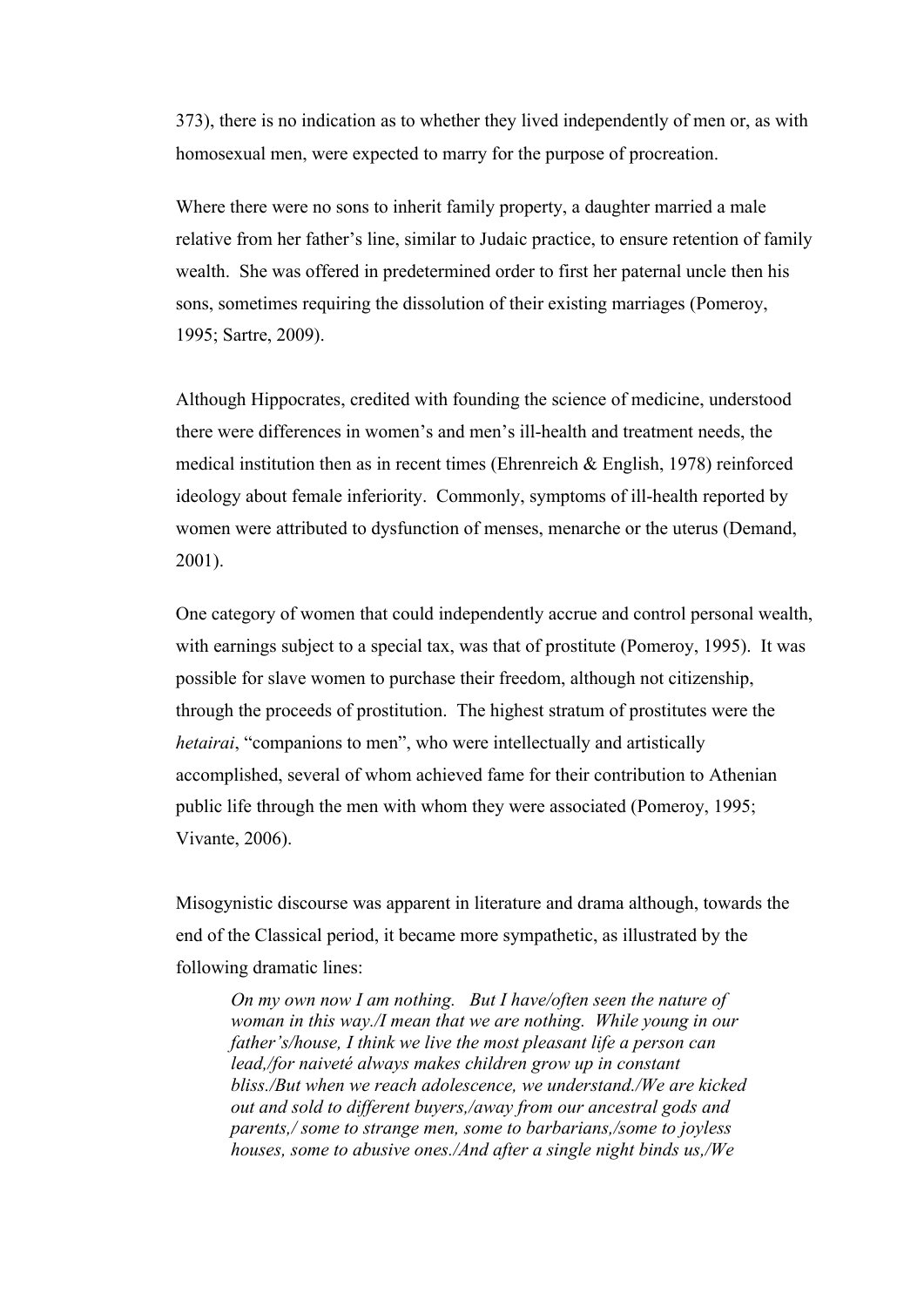*have to praise it and believe that it is fine* (Sophocles, c. 495-406/5 BCE, inTrzaskoma, et al., 2004, p. 392).

Plato argued that there was no inherent reason why elite women could not rule as well as men (Vivante, 2006). Possibly because of this sort of imprimatur, women became visible in philosophical communities, authoring works some of which survived to later centuries (Pomeroy, 1995). Women were prominent among the early Pythagoreans, writing on concepts of the soul, law and justice, or about women's ethical issues and appropriate virtues (Vivante, 2006).

Coinciding with this shift in women's status was the return of the Mother of the Gods to Athens. Her cult was widespread in the region but had been violently rejected in Athens where Her emissary, sent to Athens from Persia to seek reparation for past insult and recognition of Her sovereignty, and by extension that of Persia, was murdered (Munn, 2006). Continued hostilities between the two peoples, and associated Athenian defeats, caused greater appreciation of the Goddess's powers and, in desperation and hope, She was formally adopted in the fourth century BCE. Her cult was located in the Athenian Council House, the State archive of the laws and other documents that legitimised the Athenian state.

The abysmal position of Athenian women at the beginning of the Classical period had begun to improve by its end. Throughout this time, the cults of the goddesses had continued, particularly that of Demeter and the Eleusinian Mysteries (Carlson, 1997), yet the patriarchal citizenry suppressed and devalued the feminine in their society until its gradual, partial re-emergence in the Hellenistic period.

The lives of free-born Roman women in the final centuries BCE were the product of a Hellenistic influence following Rome's defeat of Athens in 200 BCE. They were also influenced by Etruscan culture (Cross, 2009) in which women had enjoyed greater freedoms than their Athenian sisters, including participation in public life and comparatively uninhibited interaction with the men in their lives. As a consequence, they enjoyed inheritance and property rights, including those of minors in their guardianship (Setälä, 1997). Not only could a Roman daughter use inherited property from her father as she wished, she had autonomy over its bequeathal up to and including ignoring her husband in her will (Saller, 2001). Another example of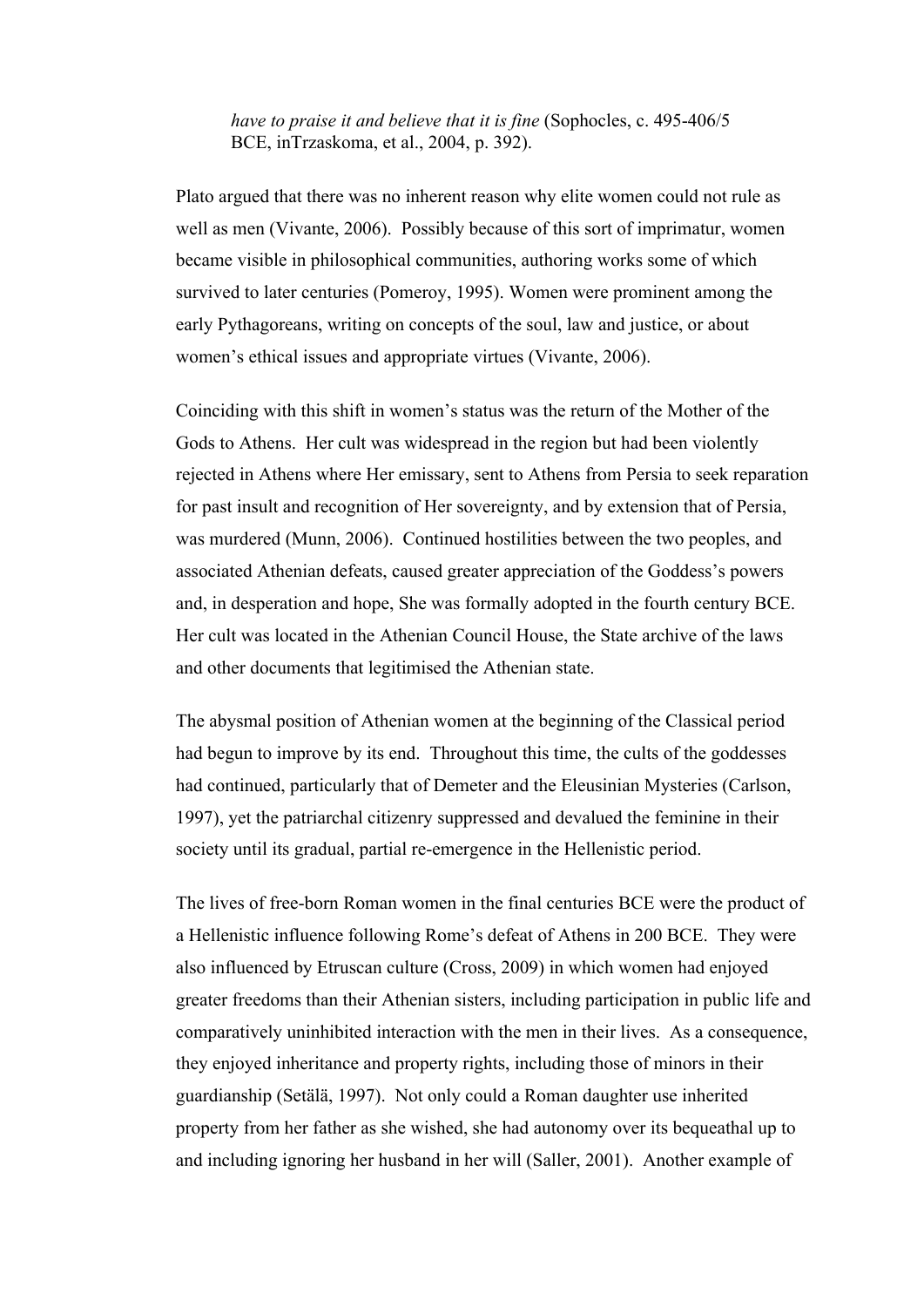women's independence is that of their participation in business; for example, in the second century BCE, women owned nearly half of the land from which materials for brick production were sourced; a significant number also took both owner and managerial roles in the brickworks (Setälä, 1997).

Despite having freedoms unknown to, perhaps even unimagined by, Athenian women, Roman women continued to be subject to their father's or husband's guardianship although this seems to have been more apparent in the statutes than in practice. By the first century BCE, when wealth could be measured in movable assets as well as land, guardianship of women after marriage lay with their father, a strategy to protect family inheritance from spousal control (Rei, 2001).

Marriage and maternity remained the epitome of women's achievement, reinforced by penalties for those who had achieved neither by their twenty-first year. There is no record of always-single women other than Vestal Virgins (Pomeroy, 1995) although there are records of women who registered as prostitutes to escape patriarchal control (McNamara, 1985). The Vestal Virgins were committed from Rome's upper echelons to thirty years' religious service. They had privileges unique among Roman women, such as being able to make a will during their father's lifetime and autonomous management of their property (Cross, 2009). Vestals who became unchaste were punished severely; at one stage of their thousand year history they were buried alive if found to be sexually active (Pomeroy, 1995). At the end of their service, they were released from their religious vows and given a dowry to bring to a marriage. Yet, as with the Babylonian *naditus* committed to life-long religious service by their families in earlier centuries, ex-Vestal Virgins preferred independence and to manage their property themselves, and most did not marry (Cross, 2009).

Roman widows were expected to suicide rather than live without their husbands although re-marriage was not uncommon, particularly in the upper classes, where widows of child-bearing age could again be used to create strategic family alliances. Divorce was available, mostly negotiated and arranged by the men of both the conjugal and the birth families, and largely associated with issues of women's fertility: either failure to produce a legitimate heir or the threat adultery brought to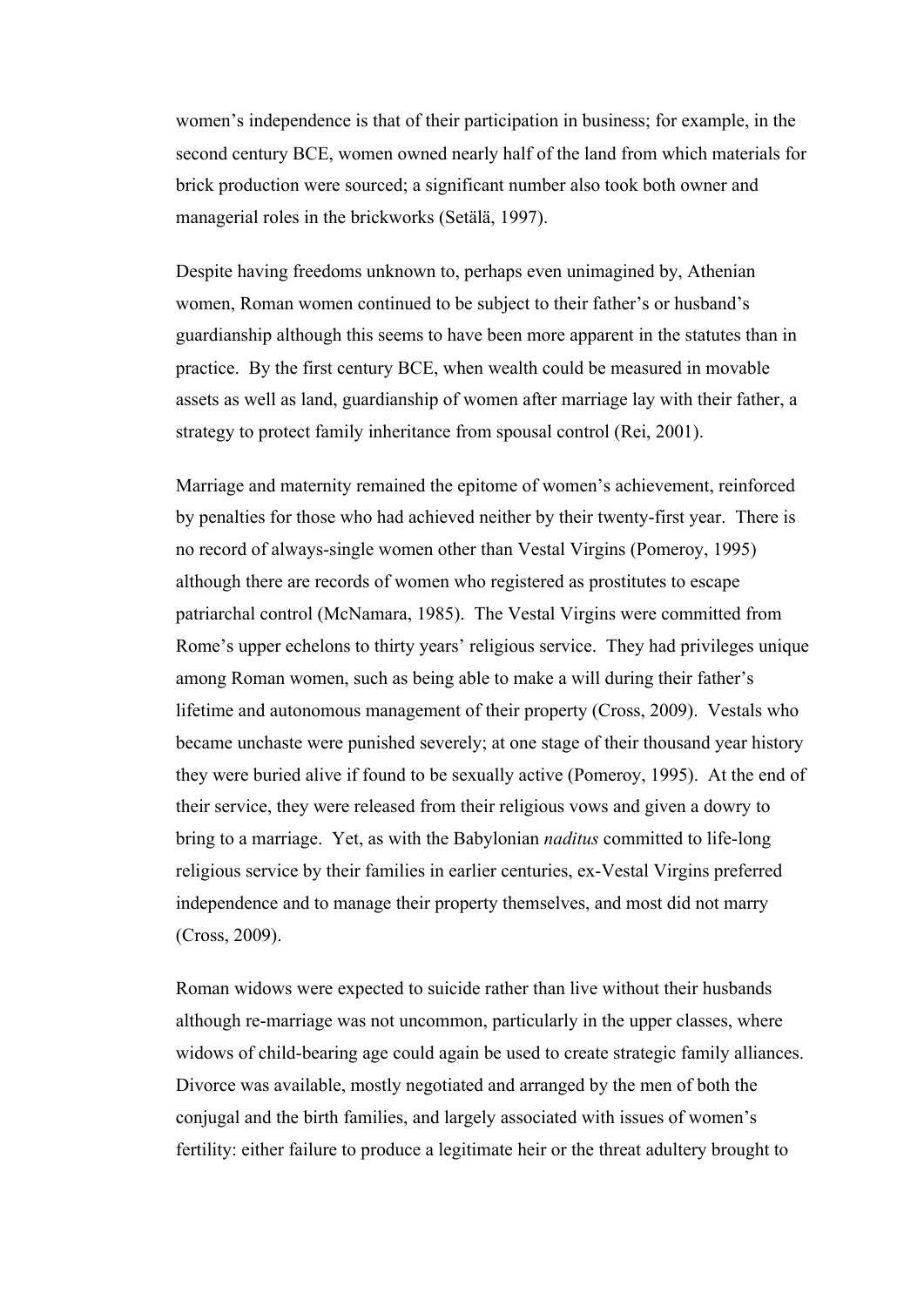patrilineage (Rei, 2001). By the era's end, women could initiate divorce, becoming, according to dramatist Seneca, serial brides (Carcopino, 1980).

Gender roles and mores were reinforced in public discourse of literature and theatre, as evidenced by Seneca's satirising marriage practices. Another example is that of women empowered by personal property who were caricatured as unattractive, domineering and abusive by playwrights such as Plautus who was antagonistic to women's independent control of their dowry (Rei, 2001).

As Athens had turned to the Mother of the Gods in its desperation to retain regional supremacy (Munn, 2006), so too did Rome seek the return of the ancient regional Mother Goddess, Cybele, as insurance against Hannibal's military advances (Butler, 2001). The Sibylline books cautioned that he would be defeated only if Her black stone was brought to Rome, achieved in 204 BCE with great ceremony. She was titled *Magna Mater* by Her hosts, and Her worship continued in Rome for some centuries into the Common Era (Monaghan, 1990).

For both Athens and Rome, women's morality was closely linked to political validation and stability as illustrated by their myths of civic origin and close control of women's behaviour. Yet, it is hard to know what to make of societies whose belief systems honour the feminine as the underlying life principle yet worked so hard to devalue women. Although individual women were credited with great literature, scientific discovery and political acuity, Joshel and Murnaghan (2001) suggest maintenance of free-born man's privileged status in the Greco-Roman era rested on externalising everything he did not want to be onto the Other, women and slaves. It is hard to argue when Pomeroy (1995) condemns as a devastating legacy Classical misogynistic literature and philosophical argument that women's natural, only sphere is as a second-class domestic subject to male authority.

**4.2.4 The Celts.** The other important influence on Western culture is that of the Celts. While there was never a Celtic empire such as that of Rome, tribes inhabited large tracts of Europe, stretching at their peak from Turkey in the east to Ireland in the west, loosely united by language and shared cultural values (Cremin, 1997; S. James, 1993). Without a literary tradition, their entry to history is through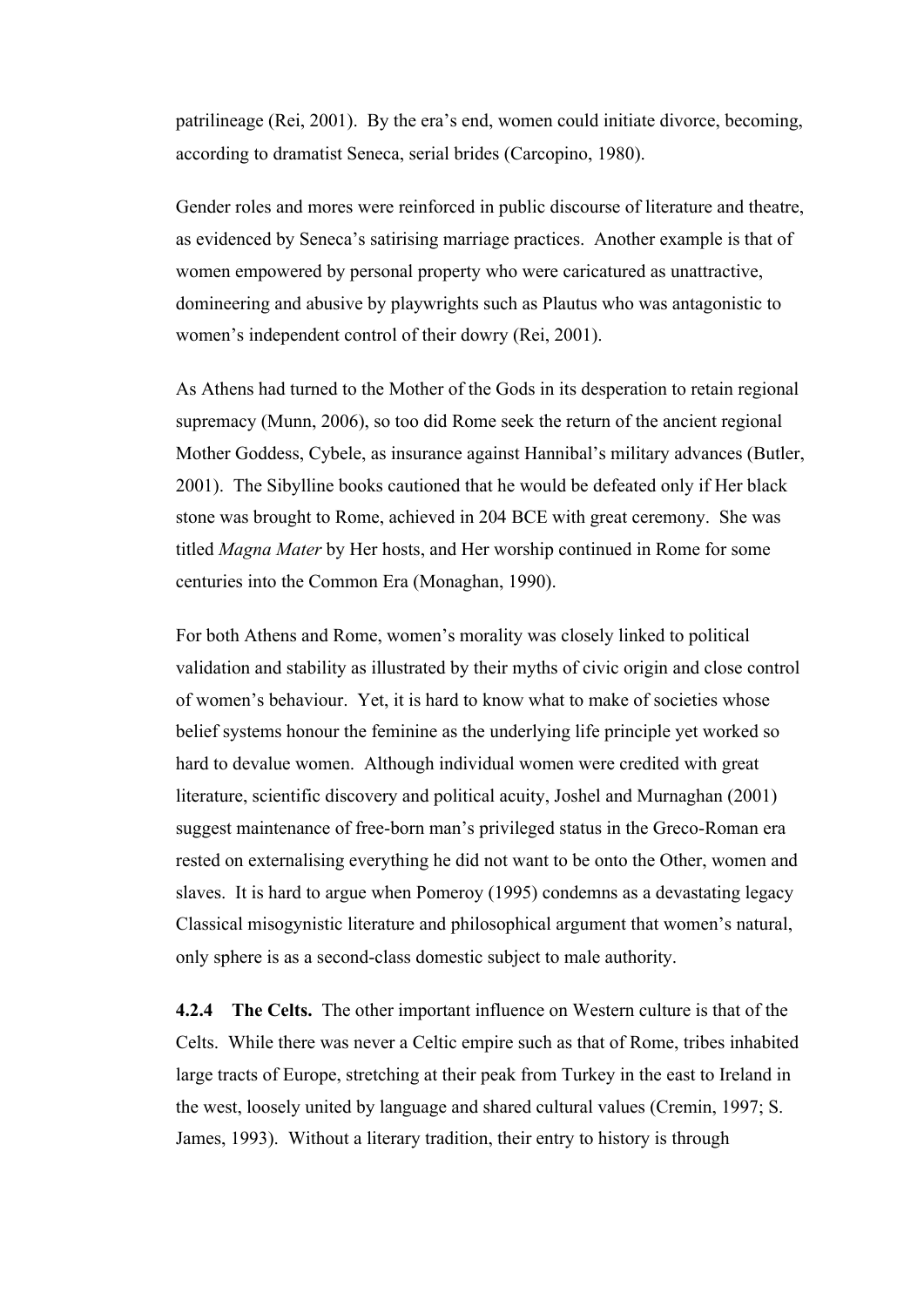chroniclers of Classical nations, beginning around 500 BCE (Chadwick, 1970; S. James, 1993).

While both Aristotle (c. 350 BCE) and Athenaeus (c. third century CE) report a prevalence of homosexual attachment among Celtic men (Rankin, 1995), and it was a patriarchal, gendered society (S. James, 1993), there was no accompanying denigration of women as there was in Greco-Roman culture. They were among the most independent women of their time, able to hold high office in religion and politics (Cremin, 1997). Bearing arms was not uncommon, and there are instances in Gaelic mythology of martial training schools run by women (the warriors Scáthach and Aífe) who also led large armies (Ross, 1986; Savino, 2002). Gravesite evidence is that women of high status were buried with the same riches and accoutrement, including chariots, as that of men (Corcoran, 1970; Filip, 1977).

Social structure was built around tribe and family, linked by collective responsibilities and obligations (Filip, 1977). It was a hierarchical system of clientship, headed by a king or chief whose power was determined by the amount of the land he could claim, the size of the tribe and the number of clients, or fighting men, on whom he could draw. Women could not be married against their will and marriage was much more of a partnership than in the Classical world (Savino, 2002). Women could own and inherit property and had legal and economic independence. Divorce was available and, while controversial, there is a suggestion, based on Caesar's observations, that women could have multiple husbands as men could have several wives (Savino, 2002). This is consistent with reports of women in early northern Europe who, while living in a patriarchal culture, were not bound to monogamous marriages (Clover, 1993).

As with the other religious systems discussed, that of the Celts reflected, although did not seem to mandate, their political and social structure. The only report of a creation myth describes the Mother Goddess in a manifestation of divine waters fertilising the sacred oak to conceive The Dagda, progenitor of all other goddesses and gods. Belief was fundamentally embedded in nature, in the sanctity of the land, represented by a goddess of sovereignty (R. Stewart, 1990), the Mother of the Gods (Ellis, 1997; Ross, 1986). There seems little doubt that the majority of deities was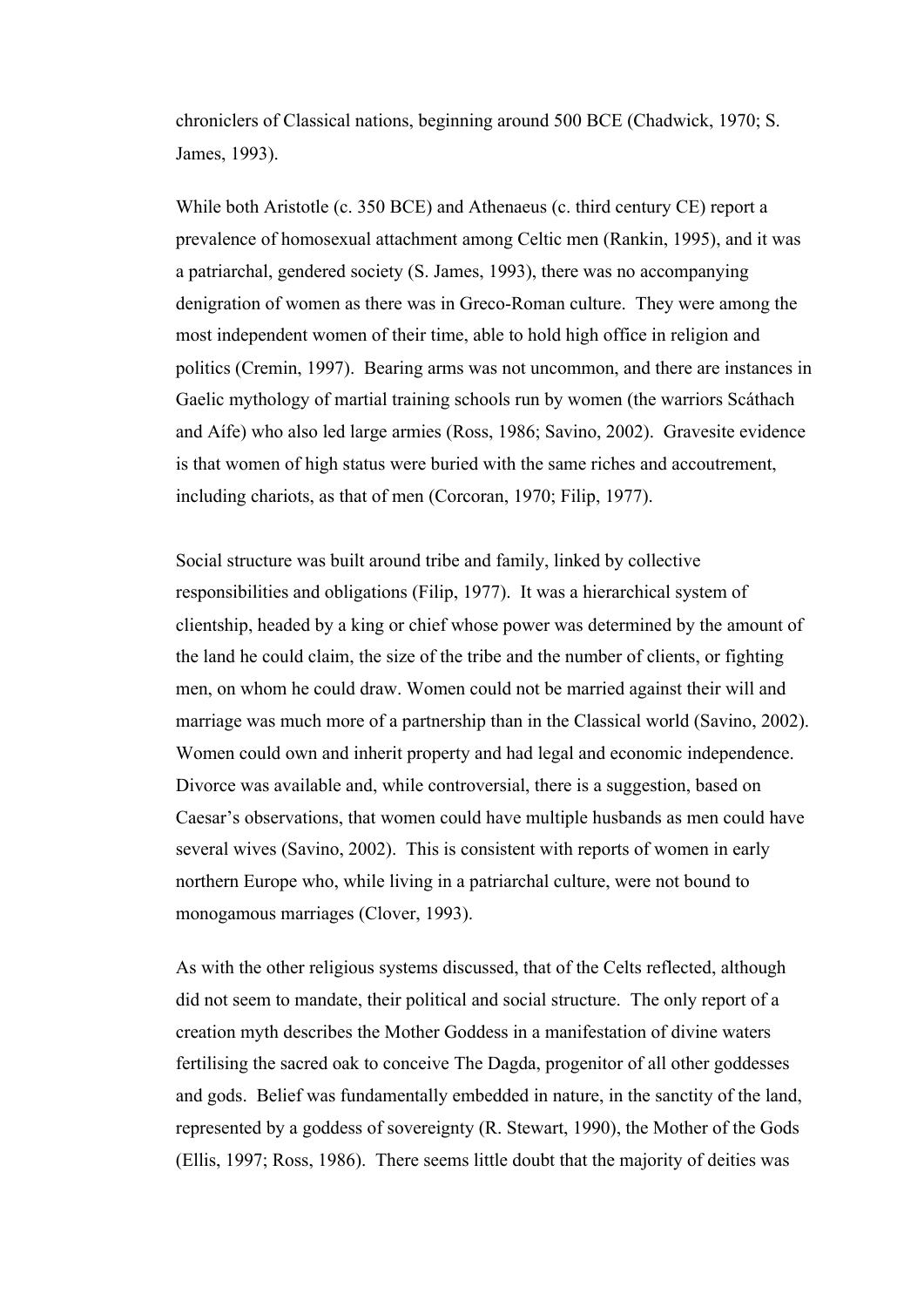female, whose primary functions were associated with fertility, sexuality and war (R. Stewart, 1990). Mirroring earlier concepts of the Great Goddess, Celtic goddesses commonly were linked in triads, sometimes represented by a single deity (Filip, 1977).

The Celts held the power of the Goddess in the highest esteem. Kings or chiefs took their authority from tribal father gods who mated annually with Her to ensure the land's fertility, as had kings in earlier Mediterranean cultures (Chadwick, 1970; Ross, 1986; R. Stewart, 1990). Commonly, goddesses took precedence over their consorts and were awe-inspiring manifestations of the powerful, independent feminine. So much so that early Irish Christianity adopted the triple goddess, Brigit (Brigantia in England, Bride in Scotland and Brigandu in France), renaming her St Brigid to facilitate assimilation of pagan spirituality into Christian myth (Chadwick, 1970; Cremin, 1997; R. Stewart, 1990).

From the Irish myths and legends, thought to be consistent with archaeological evidence from elsewhere in Europe, and the Classical authors, it is clear that, within a patriarchal context, Celtic women enjoyed freedoms and independence unknown to their sisters around the Mediterranean in the last centuries before the Common Era. No reference has been found to status by marital circumstances. Female Celts are discussed as wives or daughters, possibly reflecting the lack of written accounts of daily life and of the patriarchal cultural prisms of their foreign historians. As noted by Clover (1993), "from the outset of the scholarly tradition, readers have been startled and not infrequently appalled by the extraordinary array of "exceptional" or "strong" or "outstanding" or "proud" or "independent" women – women whose behaviour exceeds what is presumed to be custom and sometimes the law as well" (p. 366). That it is the women who breach gender roles and expectations who enter the historical record deprives readers of any understanding of those who are conventional, marginalised or otherwise of little interest to the authoritative sources. However, it seems that Celtic women enjoyed an independence unknown to their Mediterranean sisters.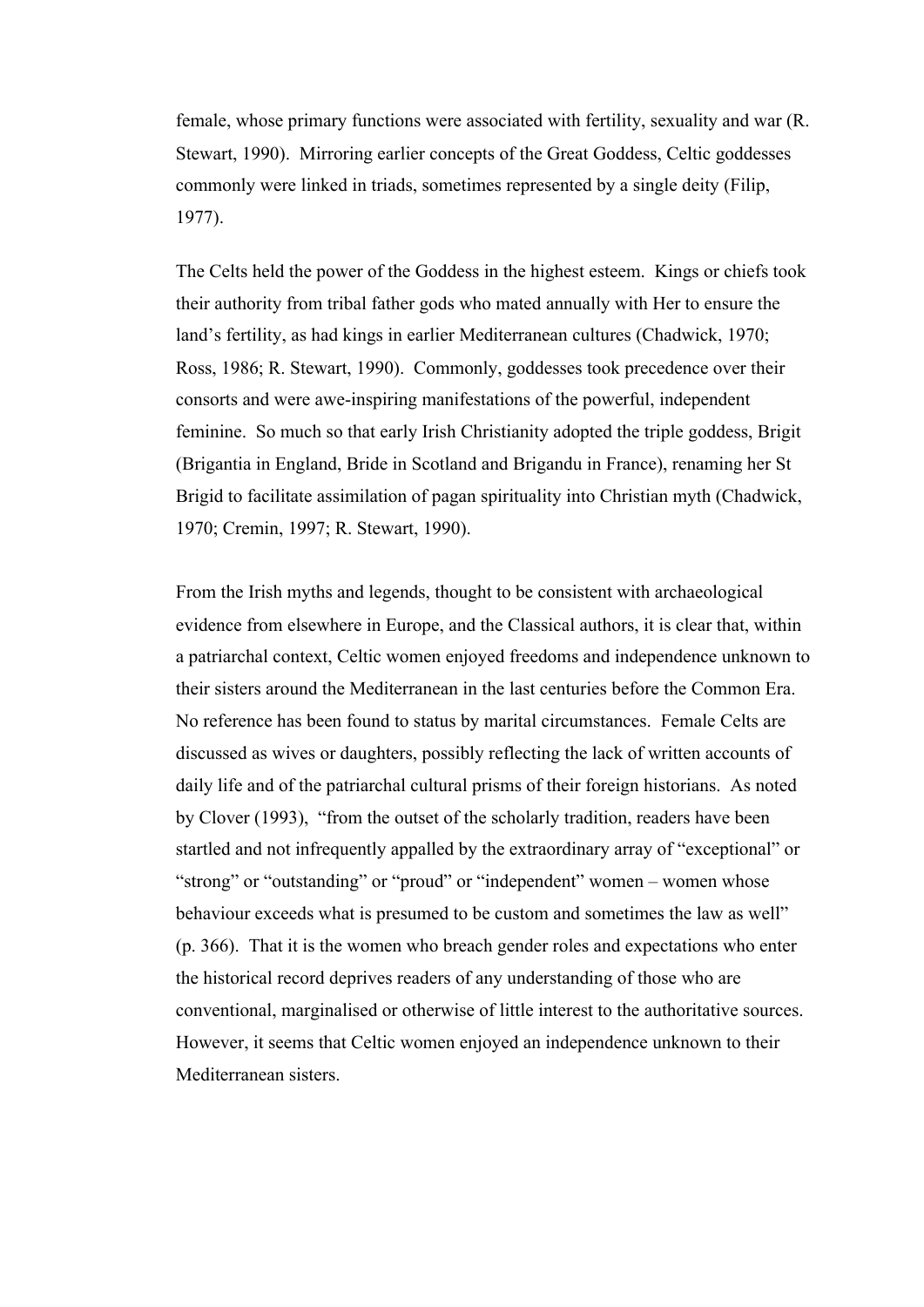## **4.3 The Common Era**

**4.3.1 Early Christianity**. By the third century CE, the Roman empire reached around the Mediterranean and across Europe to England. Previous strictures governing women's lives had relaxed, fertility had decreased, and women were engaged in public life to the degree they wished (Carcopino, 1980).

Within the emerging Christian church, there was a variety of interpretations of Christ's reported teachings, including those of the Gnostic texts that continued much of the Goddess tradition, although their deity was androgynous, and women could fully participate in the Gnostic church (Baring & Cashford, 1991). By the fourth century, Gnostic teachings were excluded from the orthodox Christian church and much of the early progressive social justice ideology had given way to institutional discourse (Armstrong, 1993). Accepted dogma was that argued by the unmarried Fathers of the Church, men such as Tertullian (155-222), Jerome (345-420) and Augustine (354-430) whose advocacy of a chaste life, ascription of blame for the world's ills to Eve's original sin of curiosity, and determination that all women should atone for Eve's behaviour laid the foundations of the misogyny still identifiable in today's Christianity (S. Bell, 1980).

Some of the rhetoric was as objectionable as that of Classical Athens and Rome. For example, Tertullian recommended that women always dress as though mourning and repenting Eve's sin because women are the devil's gateway, responsible for Christ's death, because Eve's behaviour introduced death to the world (Rogers, 1980). A reputedly more moderate authority is quoted, from a letter to a wavering monk, "… if you consider what is stored up inside (a woman's) beautiful eyes, and that straight nose, and the mouth and the cheeks, you will affirm the well-shaped body to be nothing else than a white sepulchre; the parts within are full of so much uncleanness" (Rogers, 1980, p. 86). Armstrong (1993) describes Jerome's letters as teeming with arguably deranged loathing of women.

Christ's close association with, and lack of discrimination towards, women had given them early freedom to take their share of prophecy and teaching. Further, Christ's dictum that to be His disciple is to leave family behind (e.g., Matthew.11:34-37) gave women the courage to do just that with many taking vows of celibacy to better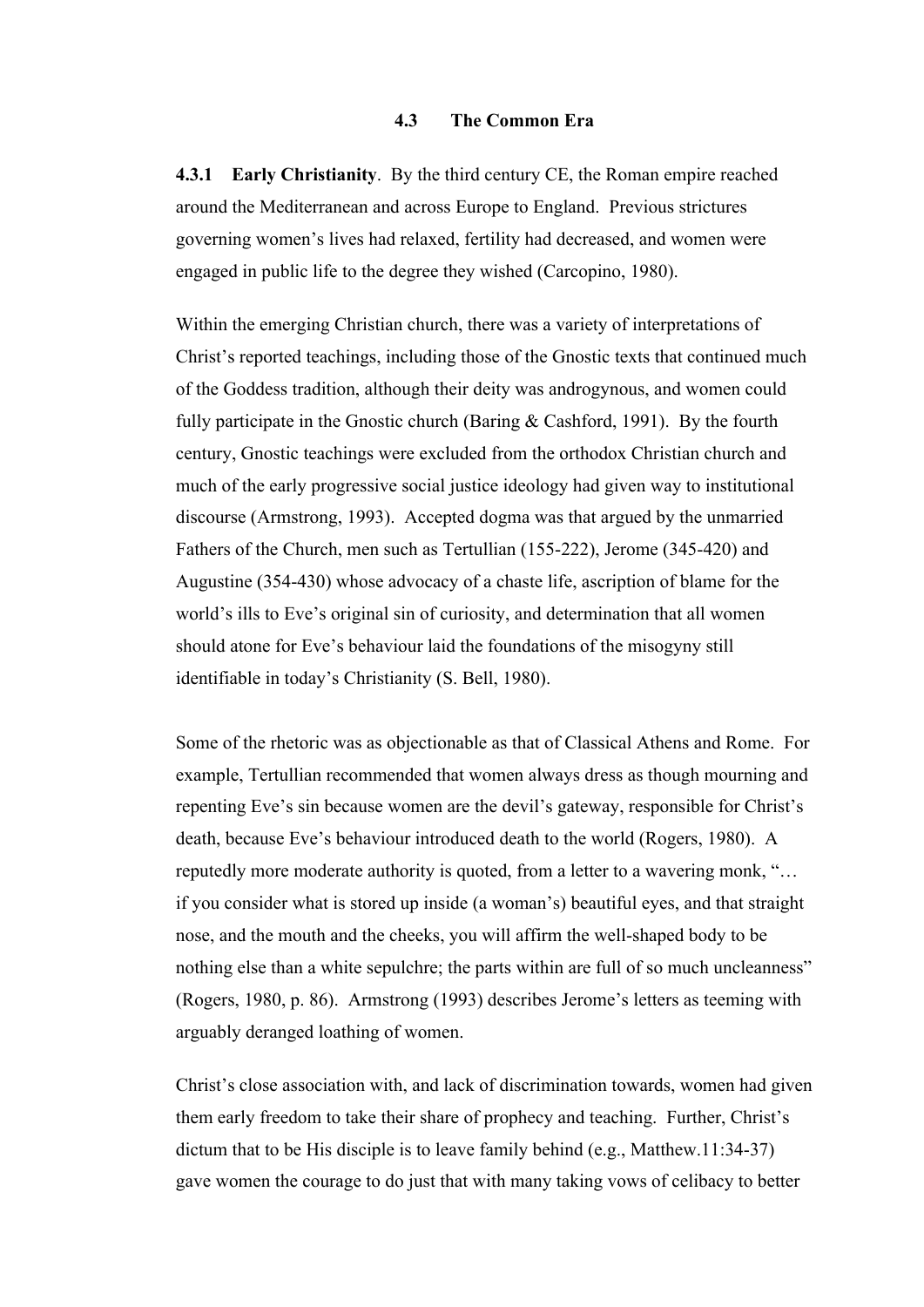serve their god. It may also have been that the adoption of a chaste life was highly desirable for women repelled by the social milieu of the times (McNamara, 1985).

By the second century CE, there were communities of consecrated virgins, actively preaching and ministering in the public sphere. Adoption of an autonomous independent life caused much suspicion among the increasingly misogynistic clergy who began, through reinterpretation of the Gospels and other revelations, to limit the range of activities appropriate to female Christians (Vidén, 1997). The misogyny nascent in the years immediately after Christ's execution meant that, increasingly, women were relegated to support roles in the church, and their status returned to one of subjugation to men. In families, this meant to the male head of the household; in religious orders, to the male clergy who saw themselves as Christ's representatives on Earth (McNamara, 1985). Celibacy attained the status of being closest to God, ranked into a hierarchical order of lifelong virgins, those who assumed chastity from adult baptism, and those who maintained a chaste marriage, a not improbable circumstance within the new definition of marriage that saw a couple joined together by mutual consent in God's service (McNamara, 1985).

**4.3.2 The Middle Ages.** Antipathy by the orthodox Church to sexual expression saw, at the beginning of the fifth century, the formula *virgins-widows-spouses*, attracting 100-, 60- and 30-fold rewards, respectively, in heaven (Jussen, 2002), as a societal framework. This formula, applicable to both women and men as a moral compass guiding them to salvation, was dominant for the next 800 years during which marriage was tolerated as the only avenue for sexuality, itself accepted as inevitable but an affront to piety.

Possibly because of their Celtic tradition, it was not unusual for women to take leading roles in Anglo-Saxon England. Women were early adopters of Christianity, brought independently to Britain and later mandated as the empire's religion by the Roman invaders with Celtic Christianity subsumed into the orthodox Church (Chadwick, 1970). The cult of the Virgin, reminiscent of the Athenian cult of the Mother of the Gods, developed in England by the middle of the seventh century. Communities of women inhabited quite powerful monasteries, headed by an abbess invariably of noble birth (Leyser, 1995). Women came to the monasteries from a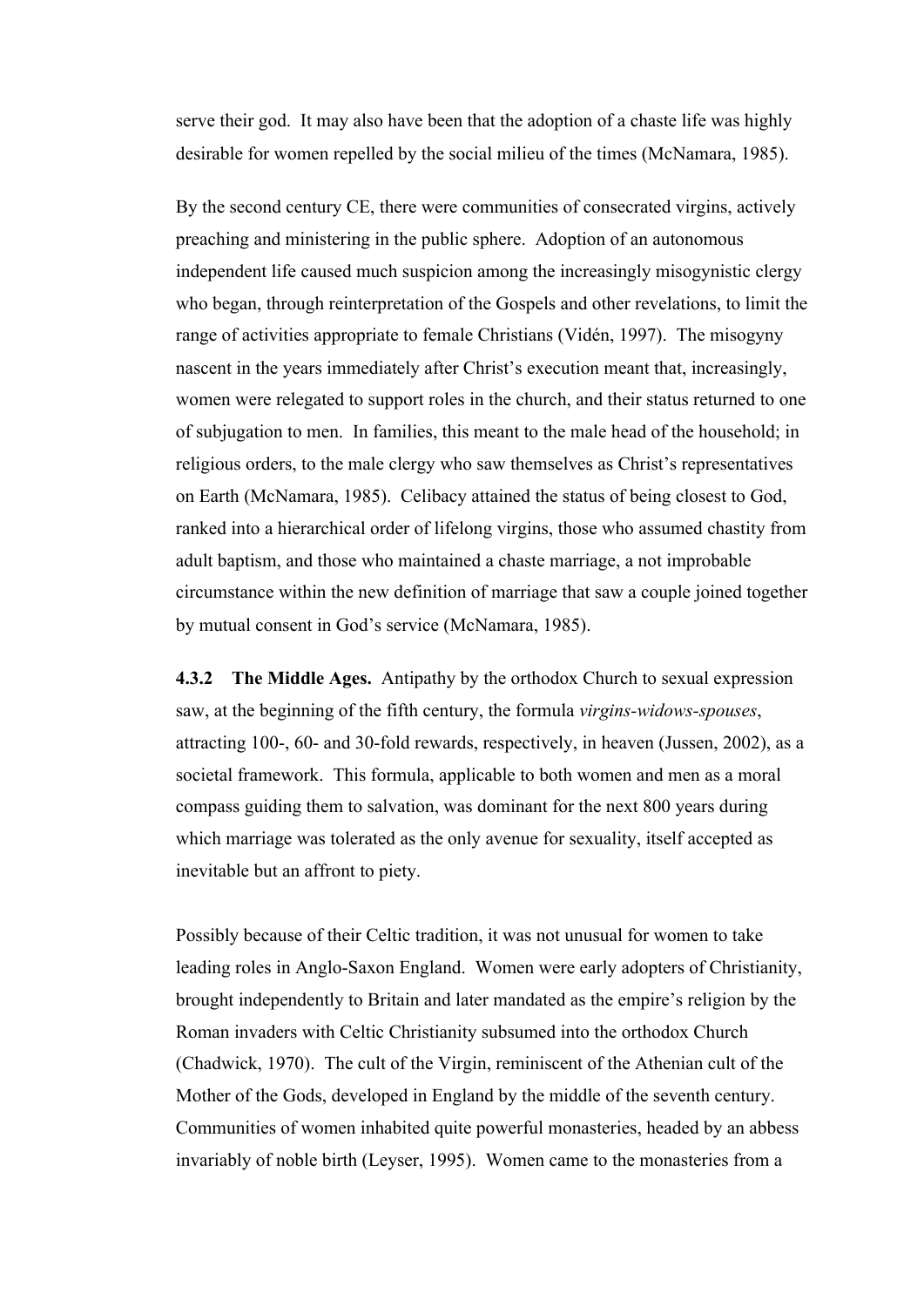variety of backgrounds. Some were dedicated while very young by their families, some were unmarriageable daughters surplus to family requirements, some chose the religious life of their own accord, some preferred the cloisters to betrothal or marriage, some wanted to retain control of their own property or the power and influence they had as wives of now dead powerful men.

Little is known about the lives of laywomen in Anglo-Saxon times. What records there are relate to the aristocracy, by definition atypical of society in general. Marital status was elastic at all levels of society and, until the eleventh century, it appears even priests maintained concubines as well as more regularised relationships (Crick, 1999).

Post-Conquest, little changed for women other than the beginning of their withdrawal from public life. Whereas in pre-Conquest England it was unremarkable for aristocratic women, including those in monasteries, to occupy positions of authority, in post-Conquest England the principle of primogeniture became the norm. Any power available to women was through their male relatives (Leyser, 1995). They commonly assumed an intermediary role between subjects and the lord or king analogous to that of the Virgin Mary between people and their god or, millennia earlier, between the Canaanite Goddess Asherah and Yahweh.

Women continued to enter monasteries, supported by Christian literature of the time that encouraged the abandonment of family to better serve God (Beach, 2002). Nunneries maintained their wealth and prestige, managed by influential aristocratic abbesses (Leyser, 1995). Echoing their earlier Christian foremothers, renunciation of procreative responsibilities allowed medieval religious women to become more like a man in theological eyes, eschewing the feminine domestic domain. This was doubtless highly desirable when luminaries such as Thomas Aquinas in the thirteenth century taught that, individually, "woman is defective and misbegotten" (Bell, 1973, p. 122) although necessary for procreation; her subjugation natural both to best serve men and for self-improvement through learning from man's inherent rationality and wisdom.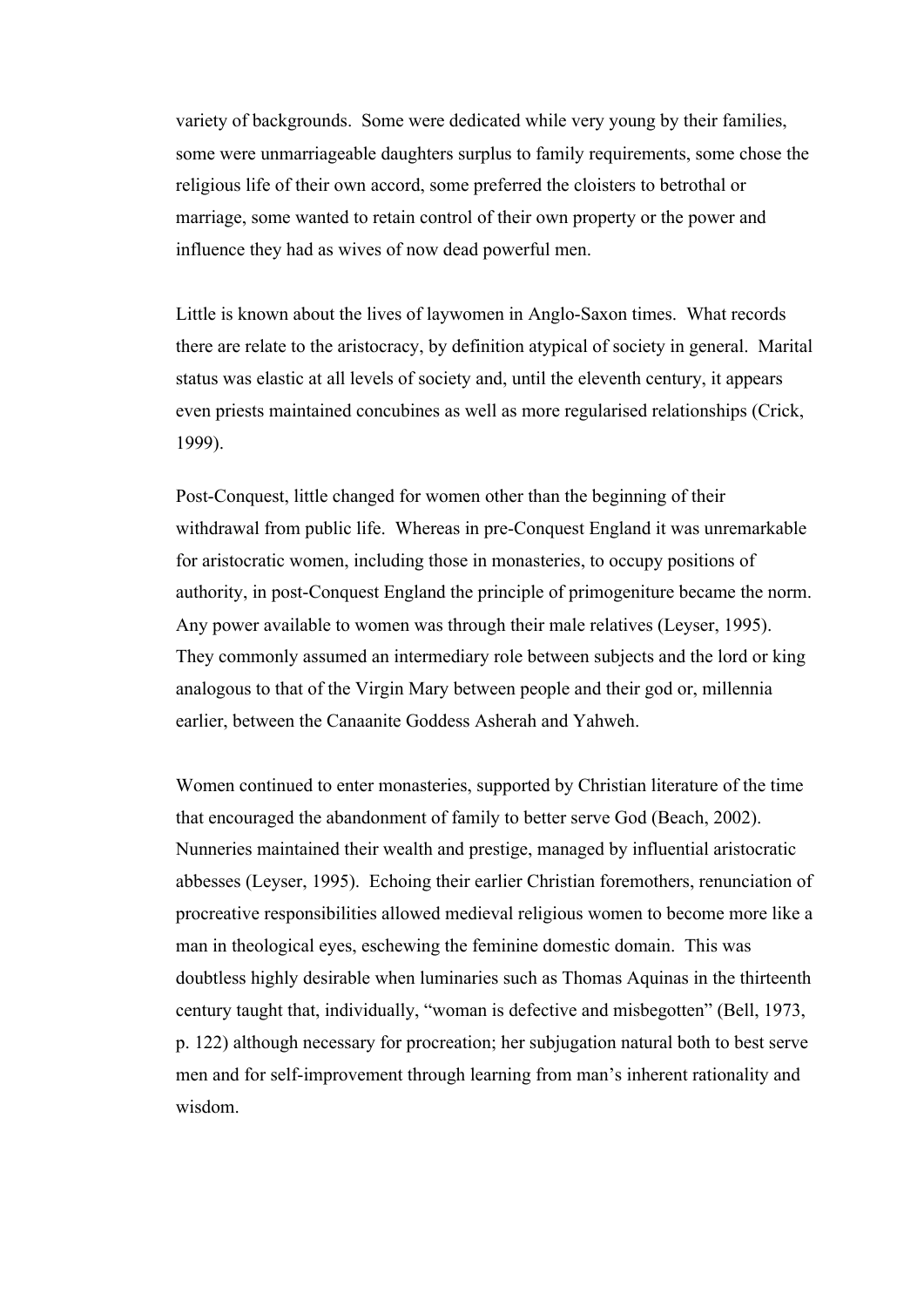During the Middle Ages, *virgin-widow-spouse* gradually shrunk from its fundamental role as a general social compass for spiritual and moral aspiration to becoming a narrow descriptive classification just of women (Jussen, 2002). By the thirteenth century, virginity meant women's, generally girls', sexual celibacy (Jussen, 2002) unlike in earlier times when, for example, Athenians understood "virgin" to mean a girl, a concubine, a wife not yet a mother, an elderly woman without a child or husband (Viitanieni, 1997). Noteworthy is the cult of the Virgin, the most dominant expression of medieval Christianity, mirrored, to a lesser degree, by the cult of the lady in chivalric literature (Power, 1973). It has been argued that the Virgin and the Lady were two sides of the same coin, a patriarchal idealisation of the feminine that simultaneously created unachievable heights against which women were measured and elevated them out of the worldly public sphere (Bloch, 1991). Saints had the same function as the deities of antiquity, becoming purpose-specific patrons for the range of human endeavour. Female saints often had powers similar to earlier goddesses for family and domestic affairs. Pamphlets in the late Middle Ages commonly taught approved family functioning through the example of the Virgin, her mother, Anne, and her grandmother, Emerentia (Wiesner, 2000), a triad that mirrors the triple aspect of the Great Goddess.

There was a range of texts promoting a virginal life for women in the eleventh to thirteenth centuries, including the Katherine Group of devotional texts that argued that marriage is a descent from a state of autonomy and communion with God, harming women both financially and emotionally (Hassel, 2002). The popularity of the virginal, devotional life for women of this period may be understood as constructing a third gender (Salih, 2001), expression of which was quite distinct from the conventional feminine. Where virginity was highly valued and fiercely protected in young women, expected to make a good marriage, discourse in medieval literature ridiculed older secular virgins as being old, barren and useless (Bernau, 2007). Continuing Hippocratic tradition, medical discourse reinforced ideological negativity towards the older virgin through its authoritative descriptions of physical, mental and physiological dysfunction characterising her sexual condition.

Widowhood freed women from the legal status of *femme courverte*, a "covered woman", a component of her husband's person, to become *femme sole*, affording her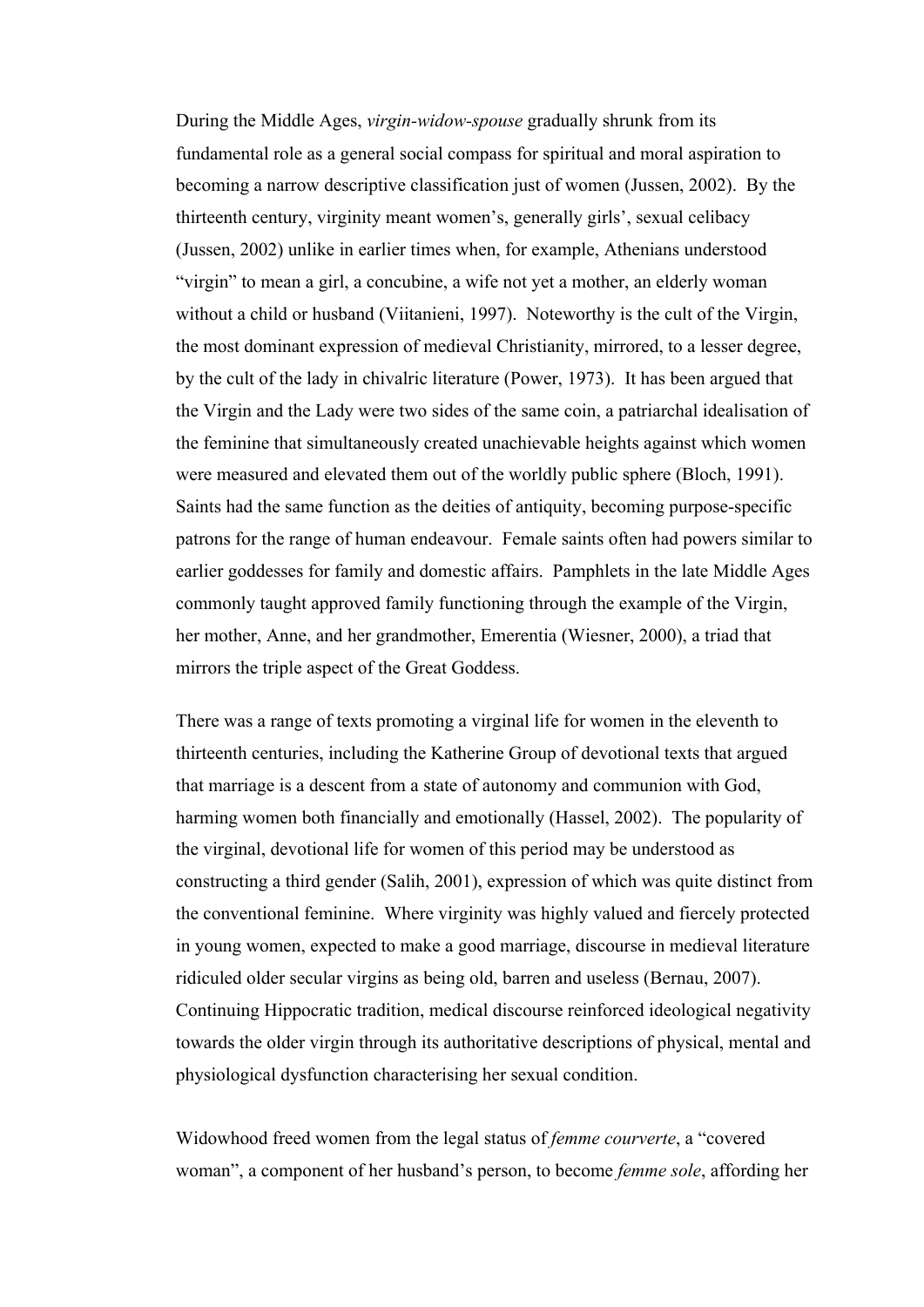comparative autonomy in her asset management and enjoyment of privileges unavailable to other independent women (Abram, 1973; Barron, 1994; Bennet, 1992; Gies & Gies, 1987; Hanawalt, 1992; Leyser, 1995; Stretton, 1999). There is evidence that, as in earlier times, women bequeathed property to other unrelated women such as friends or even servants (Barron, 1994) and a surprising number chose not to be buried with husbands.

At least 10% of medieval English households were headed by widows (Leyser, 1995). Remarriage was less attractive for widows with inherited wealth or other means of self-support and many chose to live independent lives (Barron, 1994; Bennet, 1992). Both widows and always-single women continued to enter nunneries or, for those unable to pay the cost of entry, equivalent to a dowry, pledged chastity and joined together in lay religious orders (Leyser, 1995; Power, 1973).

Poor widows had to support themselves by any means possible including remarriage or seeking public charity (Schen, 2001). Because the latter meant financial cost to the parish, civic fathers actively sought employment for them, especially those with dependents. Hospitals in particular afforded refuge for widows, providing accommodation and employment (Leyser, 1995).

Contrary to their range of roles and responsibilities that could be observed in everyday life, discourse about widows' lives revealed in plays, sermons, jokes and literature ridiculed a feminine caricature (Carlton, 1978). From this perspective, loss of a husband's control created a woman who was immodest, lewd, promiscuous and sexually rapacious (Carlton, 1978; Mirrer, 1992; Stretton, 1999), pathetic in her desire for a husband. Yet the evidence is that it was the vast majority of widowers who remarried, and more quickly, after bereavement than widows (Bennet, 1992; Pelling, 2001). Widows were more likely to stay that way, particularly if their circumstances allowed adequate means of financial self-support.

A common theatrical plot was that of unscrupulous young men preying on widows to gain access to their property. This was understood to be a valid strategy for male advancement (Brodsky, 1980), with entertainment value attached to the widow's worldly experience depriving her new husband of his reward through quarantining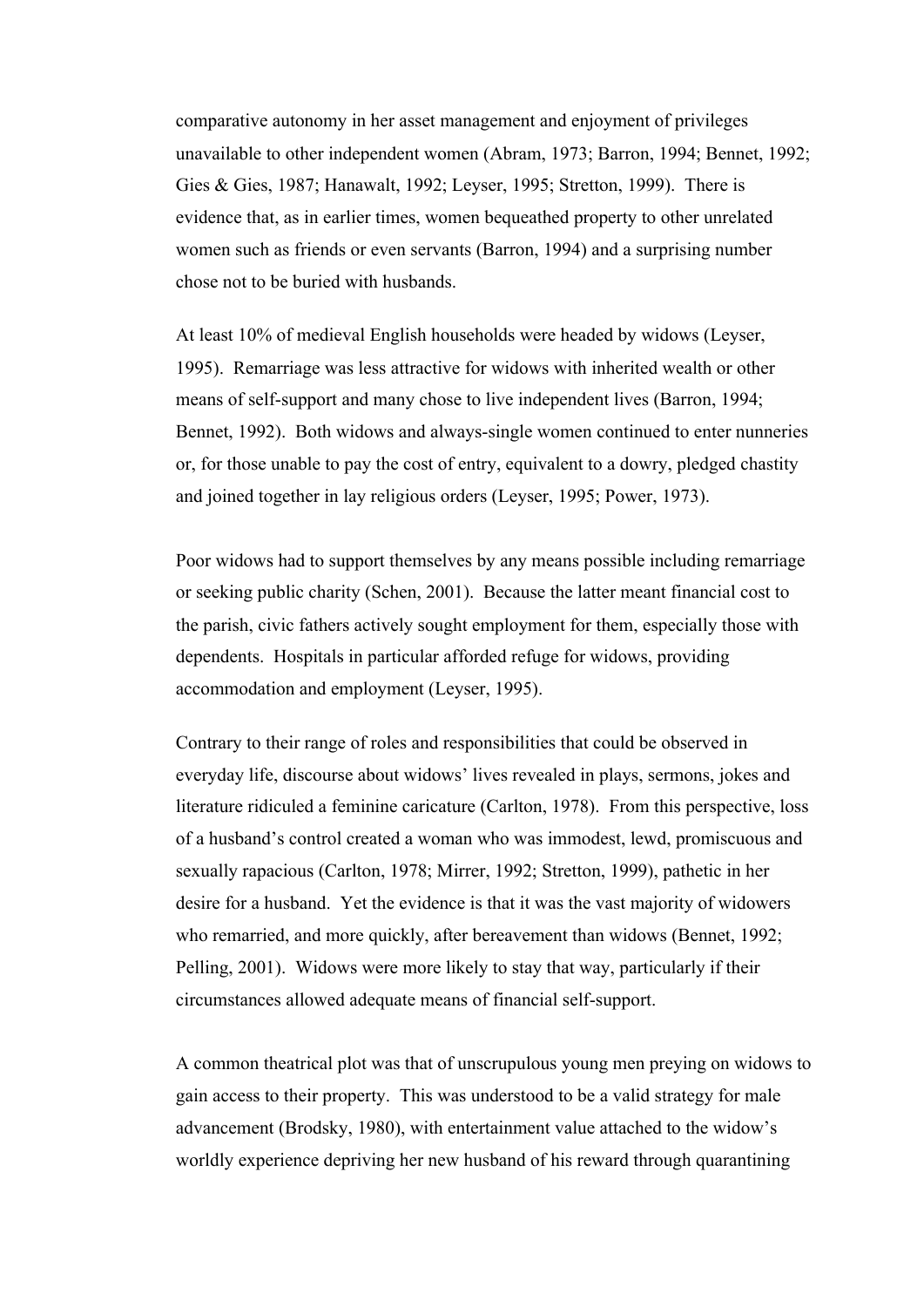her assets from his reach, and achieving domestic dominance (Clark, 2001). Carlton (1978) argues that discursive denigration of widows in the Middle Ages reflected men's fear of women independent of male control, of being posthumously cuckolded and of their own mortality contrasted with women's comparative longevity. He also introduces notions of projection, in this case of men's own sexual and anarchic urges on to independent, mature women.

The high point of the Middle Ages for English women was the century after the Black Death until the late fifteenth century. Low population growth required greater female participation in paid employment, corollaries of which were their reluctance to relinquish financial independence and greater discrimination in their choice of marriage partner (Kowaleski, 1999). Urban populations swelled as people migrated from the country in search of work, a significant number of whom were alwayssingle women, the majority entering the service of the growing middle and established upper classes (Leyser, 1995). In some centres, authorities discouraged always-single women's independent living (Froide, 1999; Peters, 1997; Thomas, 1973), demanding that those aged less than 40 years be in service until they married or lived in the house of "an honest person" who could vouch for their character and behaviour. Women defying this requirement were prosecuted, sometimes imprisoned, and exiled from the town. Noting that there was no source of demographic information about single women prior to the fourteenth century, Kowaleski (1999) reports that a poll tax taken in England in 1377 records 29.9% of the population aged 14 years and older were single women, a conservative figure given that many evaded paying the tax. An increasing range of sources suggests an estimated 30-40% of women in late medieval England had not married, possibly because of the economic leverage offered for economic independence by demand for their labour (Beattie, 2007).

Towards the end of the era, during the transition to industrialisation, many of the occupations previously available to always-single women, such as brewing and weaving, disappeared as mechanised automation replaced small scale production (Leyser, 1995). Spinning continued to be the exclusively-feminine occupation it had always been, particularly among women disadvantaged by poverty, infirmity or age (Pelling, 2001). Many independent women were included in the Poor Rolls of the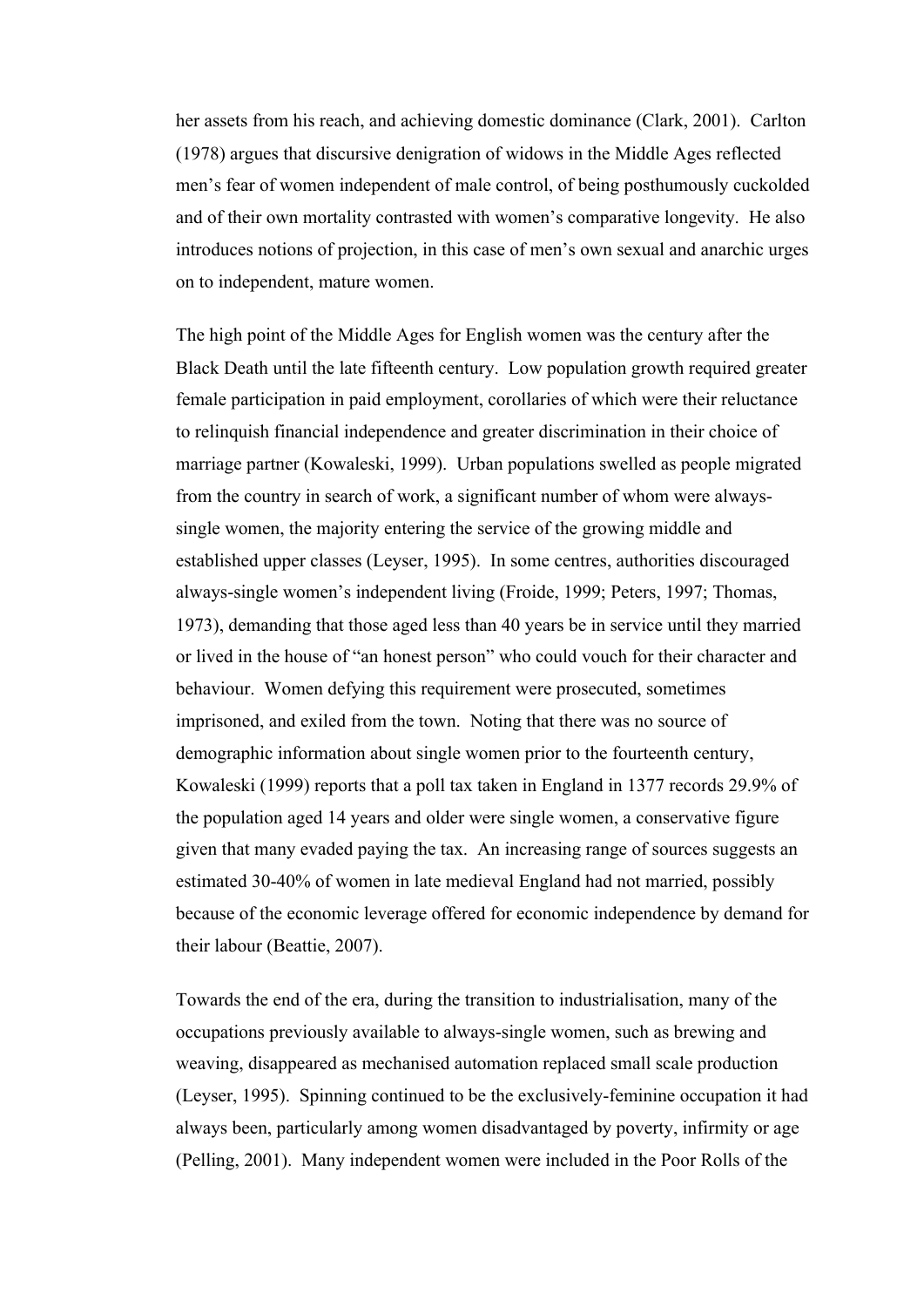time, and many turned to petty crime or prostitution to survive (Hanawalt, 1986; Thompson, 1993).

Attitudes towards always-single women ranged between indifference and hostility. As with widows, aging always-single women were subjects of ridicule in sixteenth century song, although younger women yet to marry received a more positive press (Bennet & Froide, 1999). By the sixteenth century, *singlewoman* could be used interchangeably with *prostitute* (Karras, 1999), possibly because economic desperation drove some women to this means of self-support, and women in service were increasingly vulnerable to sexual exploitation in their employer's household as alternative employment options disappeared (Leyser, 1995). Marginalisation of women outside the virgin-wife-widow triad grew commensurate with their economic deprivation. There was no definition in the moral texts of the day of a noncommercially sexually active singlewoman. Any unchaste singlewoman was termed a prostitute, understood to take all comers, driven by greed as well as lust (Karras, 1999).

Discussion of unmarried women in the Middle Ages cannot pass without mention of the witch hunts that killed so many of them, perhaps millions across Europe (Williams & Adelman, 1978). In England, witch trials were secular, most held in the highly volatile, unpredictable Elizabethan times (Thompson, 1993) that accompanied massive political, economic, religious, climatic and social transition (Rosen, 1991; Williams & Adelman, 1978). Part of the problem was the social dislocation brought by population growth and harsh capitalism that saw greater social division and poverty (J. Sharpe, 2001). The great majority accused of witchcraft were women, thought to be more prone to sorcery because of their inherently weaker moral and intellectual abilities, and innate corruptibility (Williams & Adelman, 1978). The stereotypic English witch was a poor, lonely, unprotected, elderly woman (Rosen, 1991; J. Sharpe, 2001; P. Stewart & Strathern, 2004; Williams & Adelman, 1978), generally with a reputation for malicious and often unchaste behaviour, denounced for causing personal harm to her accuser rather than for witchcraft *per se* or heresy. Most accusations of witchcraft in England were made by close neighbours and were based on a wide range of disputes that had inexplicable repercussions or, rather, repercussions that were attributed to satanic intervention (J. Sharpe, 2001). A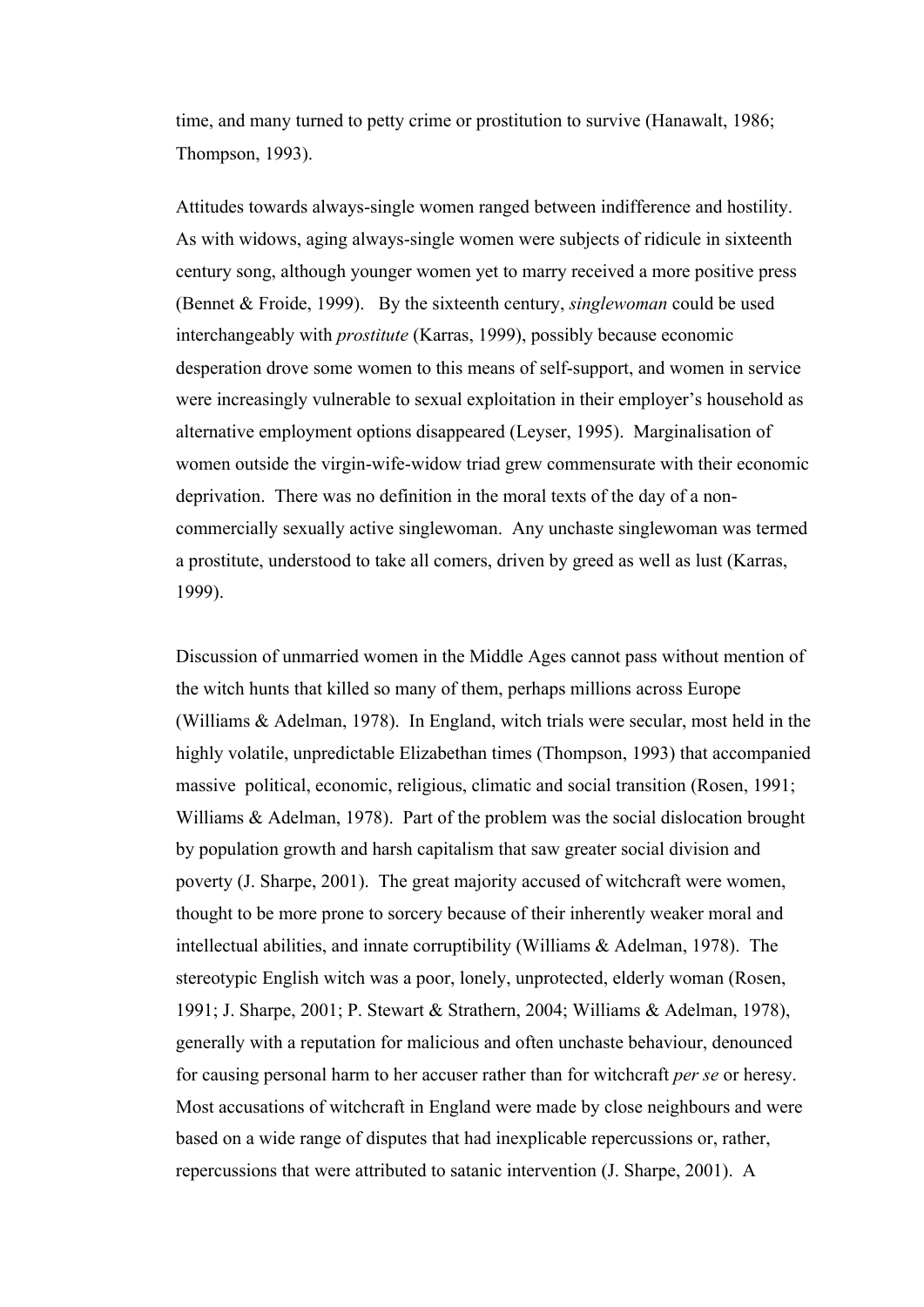common example was that of a poor, elderly woman asking her wealthier neighbour for perhaps food, money or odd jobs. Her negative reaction on refusal might include threats or curses that were remembered if misfortune was later visited on the neighbour who then accused the woman of witchcraft. It was women habitually inclined to respond to frustration with verbal insult or curses who were likely to be accused, women whose behaviour was considered an affront to notions of femininity (P. Stewart & Strathern, 2004).

From the beginning of the Middle Ages, the Church led discourse about the meaning of marriage, partially as a strategy to enforce a celibate clergy and partly to resolve debate about the role of sex in marriage (Duby, 1994; Resnick, 2000). While the ideal Christian marriage was spiritual and celibate, there was reluctant acceptance that sexual desire existed and the best containment policy was to limit it to married couples, understanding that its purpose was procreation, not pleasure. By the end of this period, Catholicism was enumerating God's purpose in marriage as (i) the friendship and mutual support of the conjugal pair, (ii) procreation, and (iii) avoidance of lust and fornication (Leites, 1982). Other theologians, including the Puritans of recently Protestant England, were arguing for the inclusion of sexual pleasure as a component of a good marriage. Marriage was the ideological norm, reinforced with authoritative comment such as that by sixteenth century Dutch theologian, Erasmus, who asked whether there was anything more hateful than a contented bachelor (Leites, 1982); the possibility of contented singlewomen perhaps not imaginable.

The family structure was the living representation of the state (Kazmierczak Manzione, 1996). So much so that the always-single Elizabeth I was reproached publicly for her failure to marry and stabilise her realm through providing a successor to the throne (de la Torre, 2001). Underpinning this anxiety were not only concerns about the possible return of a Catholic monarch but also assumptions about women's need for spousal guidance and their inherent unsuitability for public life. Possibly to assuage these anxieties, Elizabeth added the *Homily on matrimony* to be preached at marriage ceremonies (Aughterson, 1995). The homily confirmed a woman's subjection to her husband, and that male authority is God-given (Stenton,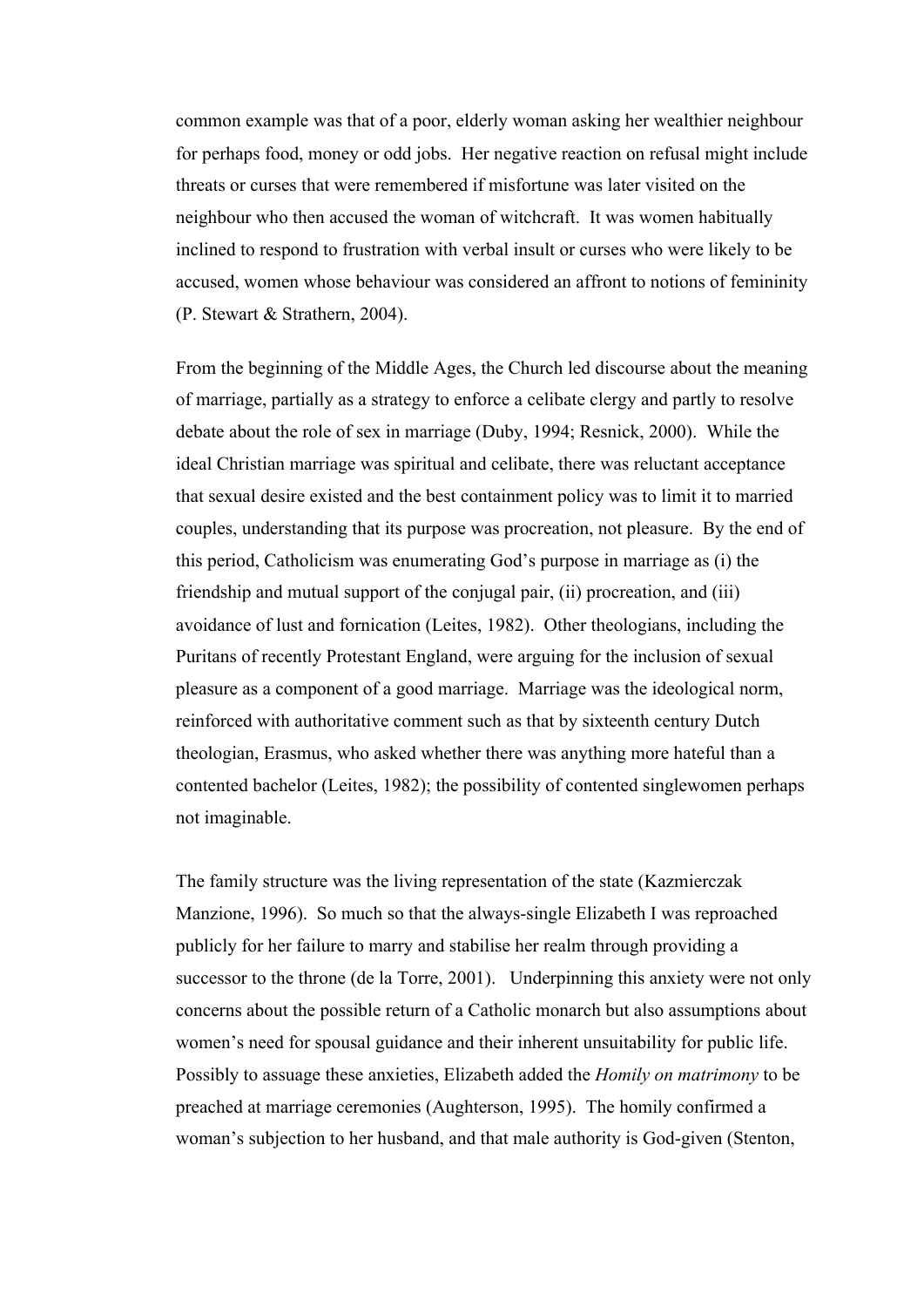1973) – speculatively, Elizabeth's spinsterhood may well have been to avoid compliance with such societal constriction of wives (S. Bell, 1973).

Apart from Church dictate, there were many tracts to guide women's behaviour in the Middle Ages (Aughterson, 1995; S. Chamberlain, 2002; Mirrer, 1992). Foremost among these was Juan Luis Vives' *The instruction of a Christian woman*, first published in 1523 and translated into French, German, Italian and English from the original Latin (Aughterson, 1995). These texts covered all aspects of women's lives although, to twenty-first century eyes, they were rife with ambiguity and contradiction, and offered little guidance in situations in the real world outside those prescribed as ideal (S. Chamberlain, 2002).

Literature, too, offered moral guidance to women. For example, Sir Philip Sidney, author of the Renaissance novel *Arcadia* believed in the unique power of fiction to teach through modelling examples of proper behaviour and the consequences of noncompliance. That these instructive texts were authored to teach required comportment indicates women's generalised failure to comply with patriarchal expectations.

**4.3.3 The modern era.** Based on Marriage Duty assessment figures, independent women were calculated to comprise at least one third of women in late seventeenth century England. This is likely to be the minimum calculable because always-single women aged from 25 years and widows did not pay the tax, and other adult single women could be listed as "daughter" or "child" of a male household head. Taking these circumstances into account and considering relevant data from other sources, it is possible that about half of all adult women at the time of the surveys in early modern England were unmarried (Froide, 2002).

The population of independent women in Europe rose in the seventeenth century, most prevalent in urban areas (Kowaleski, 1999), as women moved from the country in search of work. The pool of potential husbands had diminished due to men's overseas migration in search of their fortunes, absence while fighting in the regular conflicts of the era, migration around the country in search of work, or succumbing to infection and plagues to which they were more vulnerable than women (Spicksley,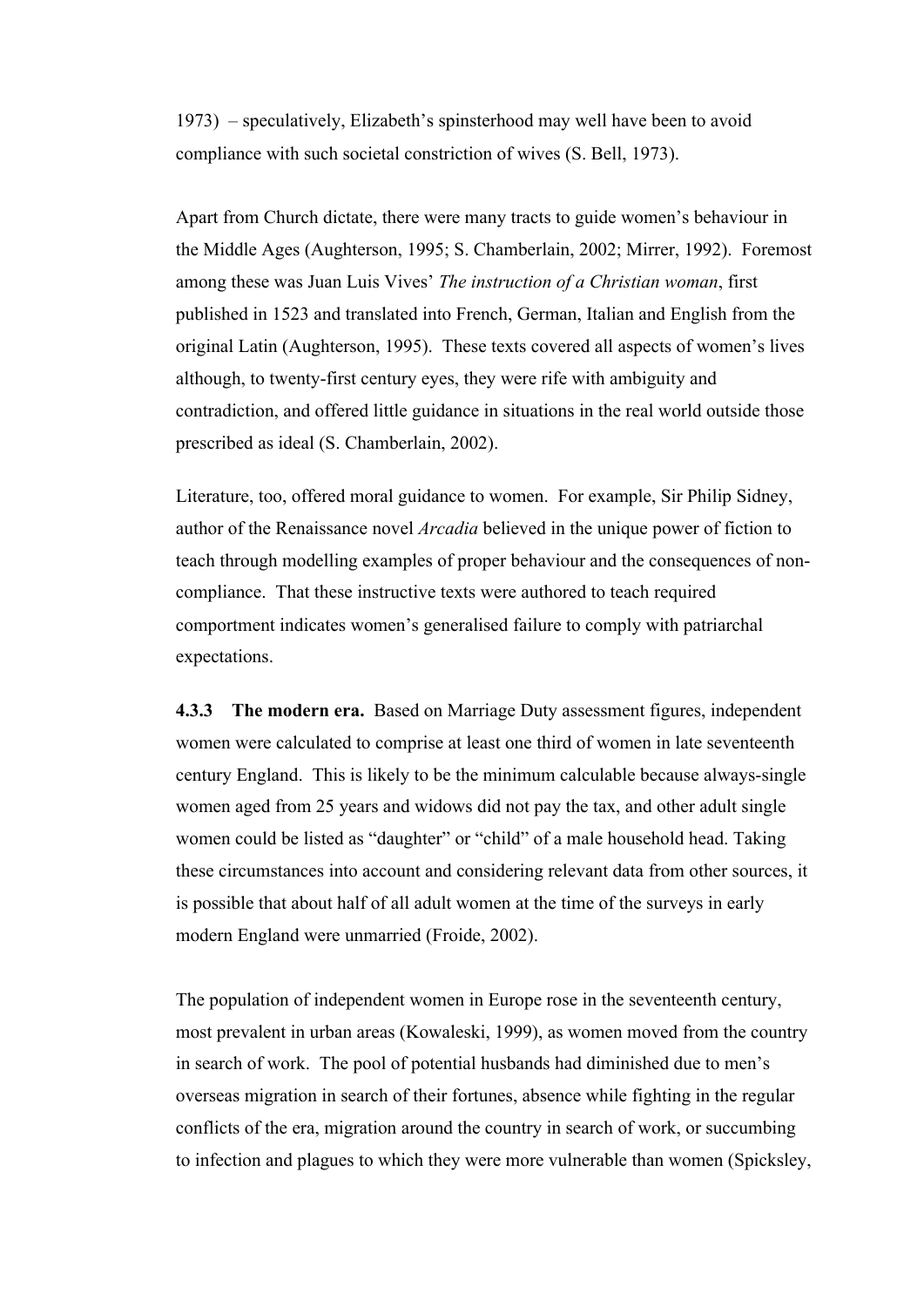2003). As well, the Elizabethan Poor Laws had made it more difficult for poor people to marry. Local parishes were responsible for supporting needy residents and, to reduce the burden, the clergy would refuse to marry migrants to the area who should be supported by their own parish or couples where the bride would bring minimal or no assets to help establish conjugal life (Spicksley, 2003). It is also possible that lifelong singlehood was a choice made by women who could take advantage of the economic opportunities available to them to provide for themselves.

Families became reluctant to lose productive daughters or a bride portion to marriage (Peters, 1997), leading to eventual bequests, as parents died, that allowed continued self-sufficiency. As well, women married later partly because of the time it took to accumulate their marriage portion and some decided to use the money to support an independent rather than a married life. Spicksley (2003) draws attention to sixteenth century legalisation enabling interest to be levied on loans, noting a sharp increase in singlewomen's investment portfolios over the following century. She also notes that marriage was regularly parodied in popular culture, concomitant with celibate life increasingly lauded for allowing service to the public good, undiverted by family demands.

That said, marriage was still the preferred path for women to tread and singlewomen *per se* were still the most disadvantaged women. Less likely than widows or impoverished men to receive poor relief (B. Hill, 1989), they were expected to be self-supporting within constraints that protested against and penalised their independent trade practice, privileged employment of widows and wives, and imposed heavier fees on the few who did manage to begin businesses; most singlewomen went into service (Froide, 1999).

It was in the seventeenth century that the occupational category "spinster" first appeared as an official demographic class, and the honorifics "Miss" and "Mrs" introduced as marital categories (Erickson, 1999). In the eighteenth century, spinster became conflated with the derogatory label "old maid" (Hufton, 1984) that signified ugliness, ill-nature, jealousy, nosiness, foolishness, and prudery simultaneously with lasciviousness (Bennet & Froide, 1999), and heterosexual desperation associated with vehement rejection by potential suitors (Lanser, 1999). Singleness again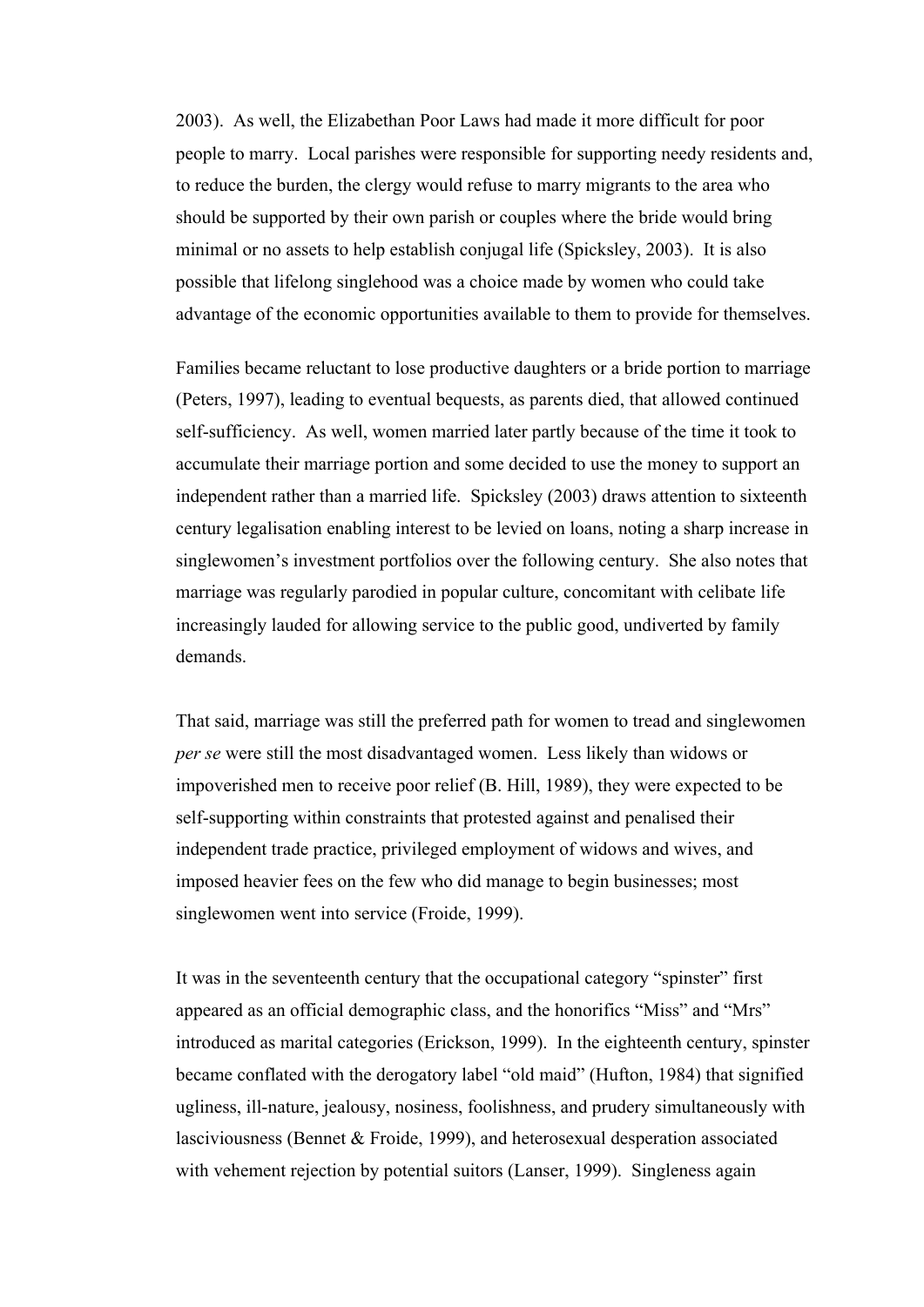became problematic for social order and for individual women who were denigrated as morally deficient, helped in no small degree by cultural discourse over the century that reduced the virtuous and respectable self-sufficient always-single woman to a figure of ridicule (Lanser, 1999). This reversal of status for the celibate woman followed the 1549 Act allowing priests to marry, an ideological shift brought by the imposition of Protestantism as the prevailing religion in England (K. Davies, 1981) in which its clerics modelled proper family life.

The attack on the single woman/spinster was arguably a patriarchal response to their increasing numbers and their threatening independence as they took advantage of the economic opportunities brought by increasing industrialisation and the growing middle class market that was out-sourcing some previously domestic production (Bennet & Froide, 1999; Lanser, 1999). It may also have been caused by falling birth rates (Lanser, 1999; Wrigley, 1981) at a time when creating a workforce to both manufacture and consume the products of increasing mechanisation, and to populate and administer the developing empire was deemed vital to England's prosperity.

As with women in previous ages, spinsters of independent means not uncommonly bequeathed property to younger single women (Froide, 2001), particularly to nieces but also to others with whom they had shared close relationships of friendship, or even as mistress of servants. Working class spinsters continued to struggle in low paid jobs, sometimes clustering together for mutual financial support, or as with their predecessors, turning to crime or prostitution to survive (Hufton, 1984). Many older working class spinsters exploited their early training to become specialist maids (such as nannies, cooks, or housekeepers). The challenging financial times across the eighteenth century are thought responsible for an astonishing 25-30% rate of unmarried aristocratic daughters, suggested to reflect the prohibitive costs of marriage portions at this time.

Up to the eighteenth century, an estimated 14% of households were headed by independent women, most commonly by widows (Hufton, 1984). Perhaps braced by guidebook advice such as that of Vives' sixteenth century exhortations to widows to remain chaste in isolation as though their husbands were still alive, those in England continued their public life and were increasingly reluctant to remarry (Todd, 1999),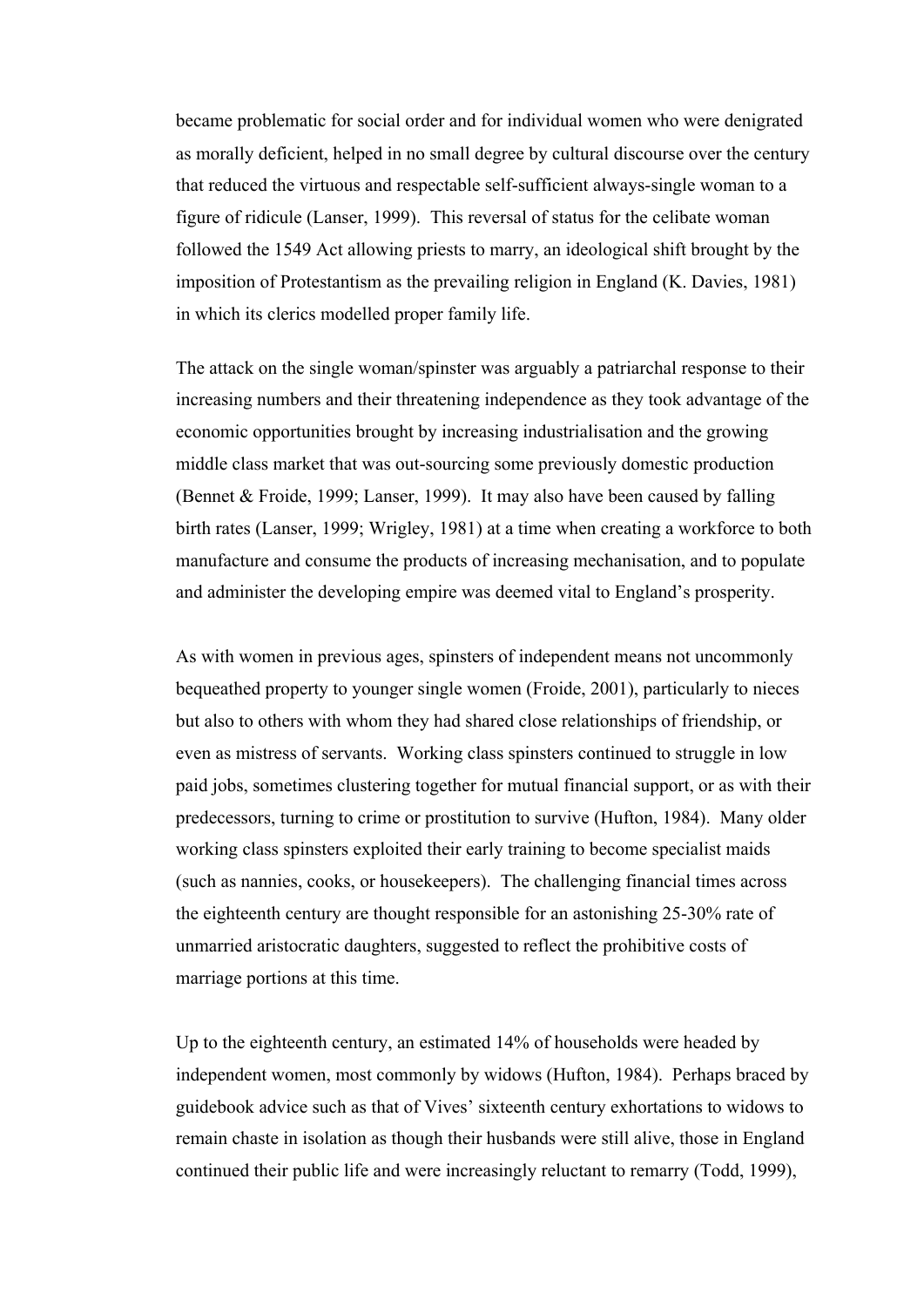particularly if they were women of means. Remarriage was strongly discouraged in Protestant England with widowhood a metaphor for affliction and loss. Salvation could be achieved through subsequent independent lives that enabled them to approach men's status, as had been the case for celibate women in early Christian times. Poor relief was relatively generous to the needy widow, but not to spinsters, as was her privileging in some districts for placement in available work (P. Sharpe, 1999). Yet this support was monitored closely, and likely to be withdrawn, if she was thought to have offended patriarchy's expectations about her work ethic and morals.

Companionate marriage was becoming ideologically desirable, in which context remarriage was a betrayal of the widow's first husband (Foyster, 1999). This discourse was apparent in literary sources that mocked and condemned spouses of multiple marriages. In this discourse, subsequent marriages were motivated by women's sexual insatiability, unlocked by their first marriage, and men's ambition for unearned material gain, rather than a quest for companionship.

The notion of companionate marriage, however, brought adverse changes to women's financial security. Financial discussion by wives, including their support if widowed, was thought to be mercenary, unfeminine and domestically disruptive (Erickson, 1999). Spouses were considered to be one person in law which, in reality, meant the husband's ownership of all marital property including his wife's assets, her management of which was lost when she married (B. Hill, 1989). On his death, the newly romanticised notions of marriage required lengthy periods of mourning during which the widow withdrew from public life and the marriage's resources were managed by a male guardian who controlled the family business and paid the widow an annuity (Stone, 1993). This contrasted with earlier times when she was bequeathed the business and its tools of trade to enable self-sufficiency in widowhood (Botelho & Thane, 2001). Similarly, a husband's contribution to public life was, *ipso facto*, also his wife's, justifying her exclusion from independent agency (Wiesner, 2000), an exclusion extended, in anticipation, to the unmarried woman because it was expected that, at some point, she would be married.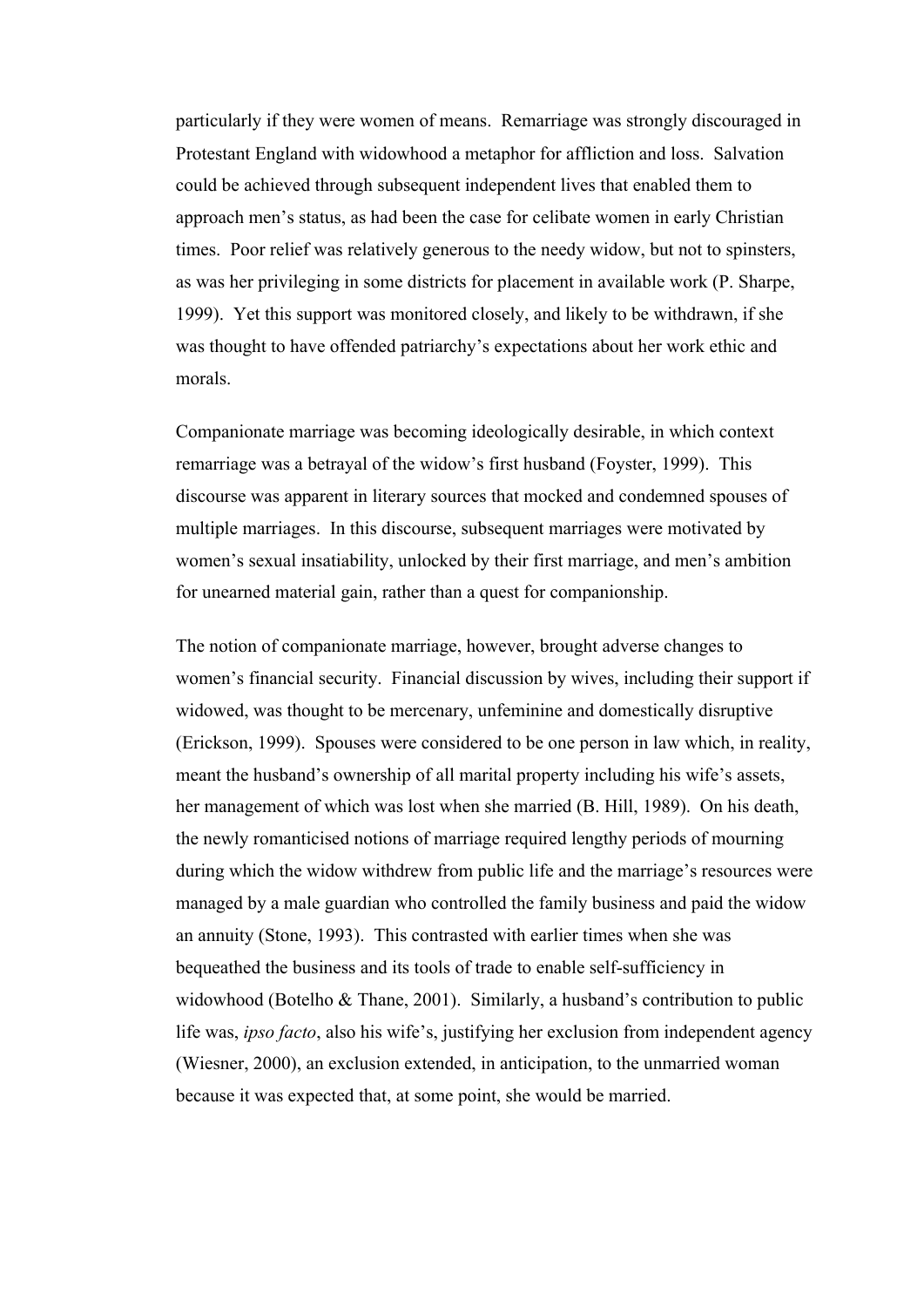In the first half of the eighteenth century, the vast majority of women in England were employed in a wide variety of trades that were gradually lost to them through the gendering of occupations and work practice, driven by mechanised processes and the tightening economy (B. Hill, 1989; King, 2004). For the first time, women's ascribed monopoly on spinning was broken by the introduction of machinery which women were thought too weak and unskilled to operate. The model of the family production unit vanished, and competition for available employment saw women increasingly marginalised to low paid, unskilled work rather than being allowed to compete with men for household-supporting wages (Raven, 2004). Increasing dependence on men for survival saw a drop in the median marriage age across the eighteenth century, as marriage became women's major survival strategy. Indeed, the situation became so dire that, according to Hill (1989), by the end of the eighteenth century, women could exist only by marrying or prostituting themselves, which, in the circumstances, could be considered two sides of the same coin. Women continued to dominate poor relief, taking advantage where they could of new approaches that sought to facilitate self-sufficiency rather than on-going dependence on charity (King, 2004). Yet, also from the eighteenth century, women found a role to play in education, as governesses in private homes, as teachers in existing schools and as founders and principals of new ones (Hufton, 1984). Driven by exclusion from the means of self-support, it was spinsters and widows who were in the forefront of pressure for social change, who fought for inclusion in higher education and the professions, and in public life (B. Hill, 1989; Hufton, 1984).

The 1857 *Matrimonial Clauses Act* introduced legal divorce, on the basis of adultery, following which a different discourse entered popular literature, one that reflected new expectations of conjugal happiness and admitted the misery that generations of wives had endured (Showalter, 1978). Anxieties about the incidence of fictional – and some factual – lethal poisonings of husbands contributed to the introduction of a Bill to control the sale of poisons. Discussion of marriage became the means by which much art and literature questioned prevailing social conditions (Kranidis, 1999). Prominent among these were John Stuart Mill's *The subjection of women*  (1861), credited and vilified at the time for encouraging women's aspirations to independence and the vote (Cooper, 2001; Showalter, 1978); Wilkie Collins' *No name* (1862) in which he examined social identity and bourgeois morality through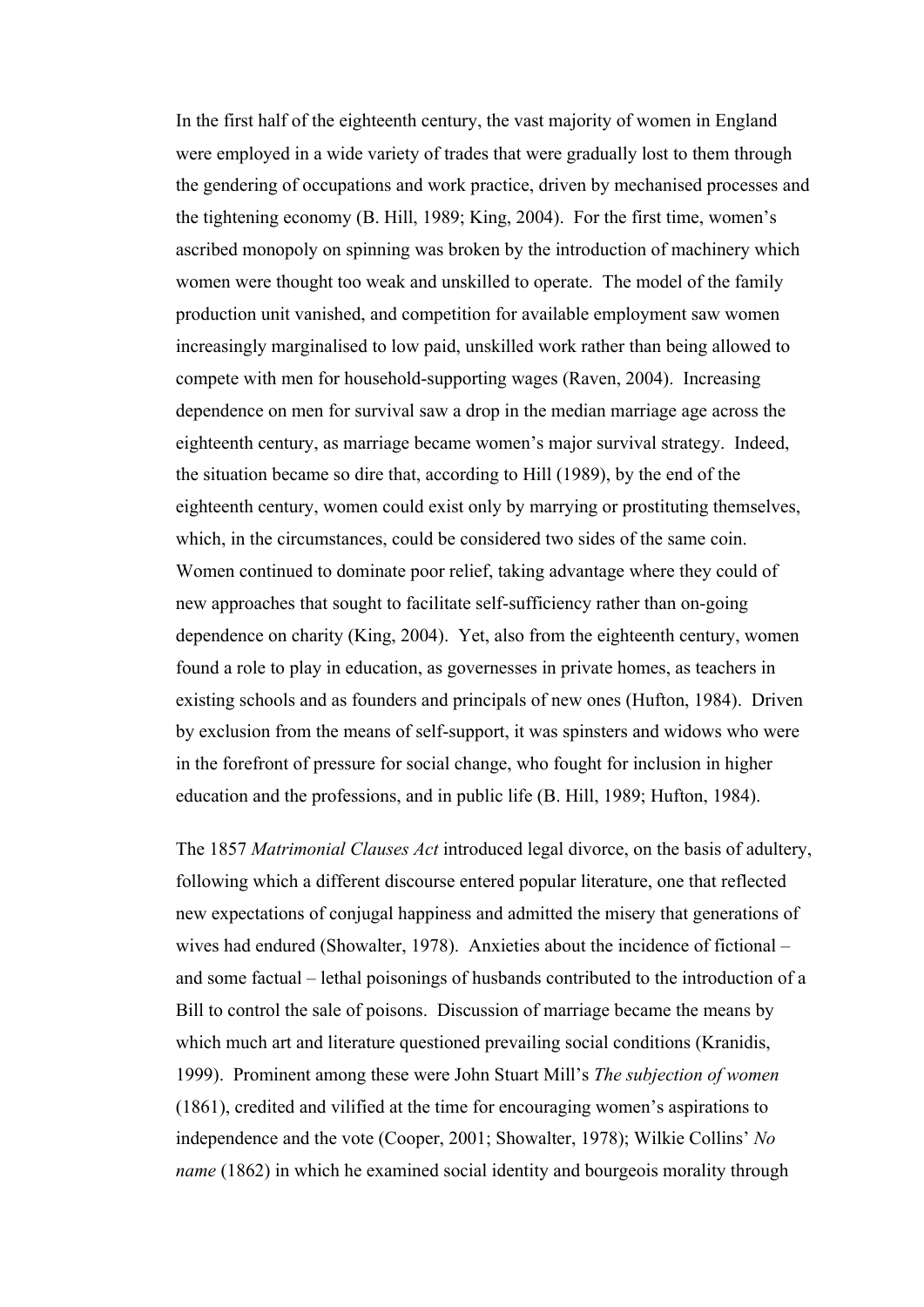the responses of two sisters to their illegitimacy, suggesting that women were in greater need of protection from patriarchy and capitalism than from independence; and George Gissing's *The odd women* (1893) that dealt with the problems of spinsterhood and women's socio-economic dependence (Kranidis, 1999). Many Victorian women, including Florence Nightingale and Frances Power Cobbe, wrote polemics about the dangers of financial dependency for women. Others, such as Charlotte Brontë and Elizabeth Gaskell, fictionalised representative characters to analyse related problems and their resolution (Dolin, 1997). Educationist and writer, Mrs William (Maria Georgina) Grey, published a pamphlet from her lecture *Old maids* that discussed the degree to which financial independence underpinned class and gender stereotypes that either admired a rich spinster's independence, honour and honourability, or labelled a poorer woman disagreeable, ridiculous and a laughingstock (Kranidis, 1999).

In an opposing discourse, the establishment's fear of the independent woman surfaced in literature that demonised her. Not even the religious woman was immune to this backlash with narratives about depraved convents alongside those of the home-wrecking prostitute and labelling as fallen women those who worked in factories and other low-income industries (Bernau, 2007). Undeterred, increasing numbers of women opted for independence and middle-class fertility rates declined (Showalter, 1978). Advice books that had extolled the benefits of marriage for women and their deportment within it began warning women against waiting too long for their prince to come and expecting too much from their husband once wed. There was also a flood of advice books for always-single women, enjoining them to live lives of devout restraint. At a time of its increasing unpopularity, social commentators warned against validating options to marriage for women whose interest in the institution was clearly waning (Vicinus, 1985).

The nineteenth century saw a dramatic increase in the number of unmarried women in Britain, due to the unavailability of suitable husbands through emigration, war, and unemployment. In 1851, there were more than one million never-married women and three-quarters of one million widows, comprising nearly 9% of the total population (M. Anderson, 1984). By 1861, further marked increase in the numbers of spinsters allows calculation that 48.3% of the female population aged 20 years and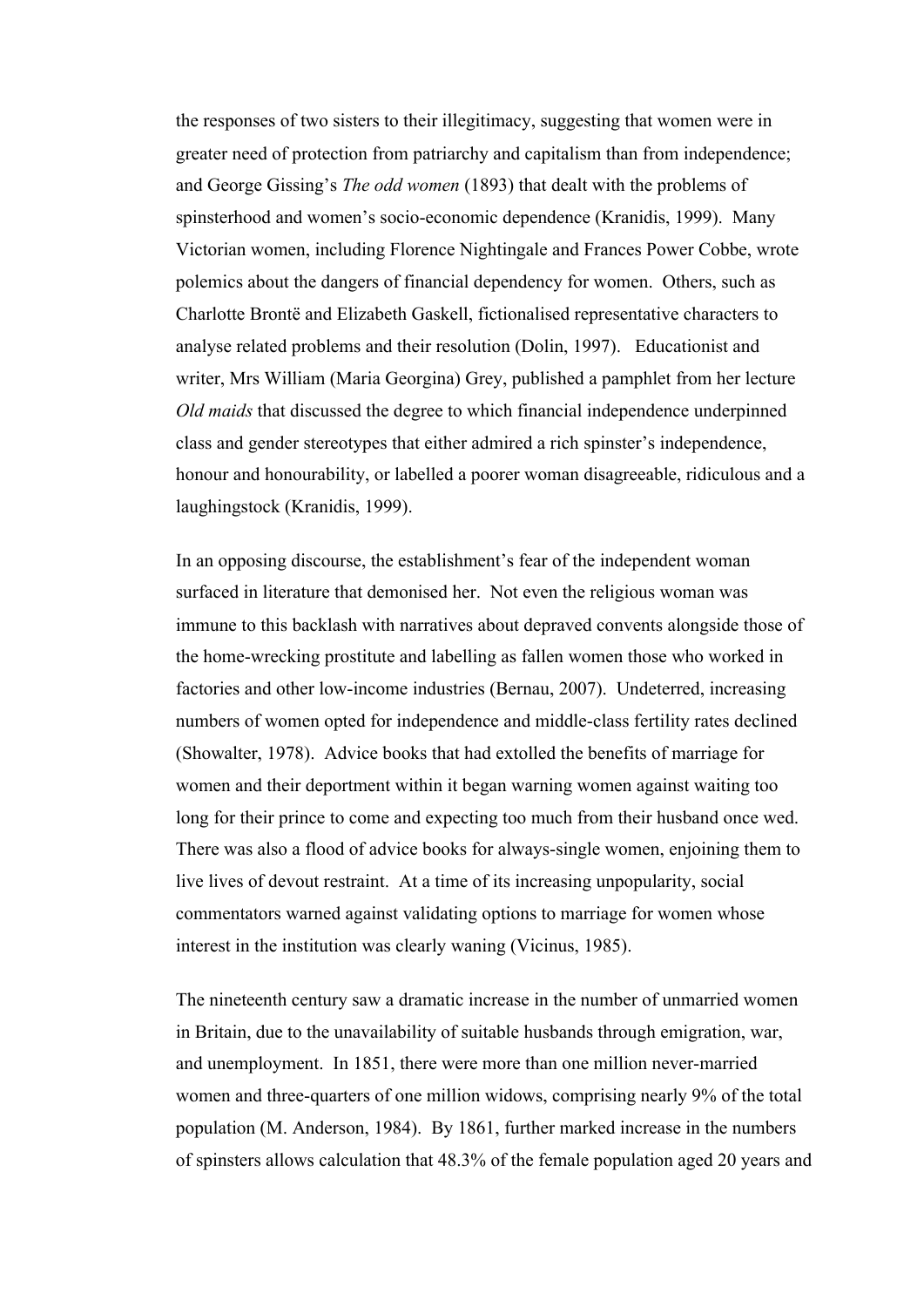older was independent, including widows (Kranidis, 1999). The increase in the number of spinsters created public concern about the surplus of women to patriarchy's need, and to the reduced numbers of available marriageable men (M. Anderson, 1984; Hudson, 1995; Kranidis, 1999; Vicinus, 1985; Yeo, 2008). In the most often cited discussion of the problem, *Why are women redundant?*, a surplus of middle and upper class women is identified as the cause, explained by men's earlier emigration to the new colonies and women's reluctance to marry below their station (Greg, 1862). The recommended solutions were for the immediate shipping of 500,000 of the surplus women to the parts of the empire needing wives; and for those remaining in England to both lower their matrimonial sights and learn the skills of the women with besmirched reputations with whom England's bachelors were preferring to spend their time (Greg, 1862). With eerie similarity, Greg anticipated comments by an Australian twenty-first century public figure about the effects of male migration<sup>1</sup>, making the same assumptions about women's marital aspirations and men's inclination to avoid these if alternative arrangements for achieving sexual satisfaction were available.

Greg's migration recommendations were not totally original. From the late seventeenth century, spinsters "of good behaviours, suitable as wives for soldiers and planters" (P. Sharpe, 2004, p. 64) had been actively encouraged by the East India Company to travel to India and wives already were joining husbands in the Empire's expansion. Migration was not a new concept for working class women who had moved *en masse* from country to town in search of work as changes in agricultural technology and practice took the jobs previously available to them. Working class women had also been in the vanguard of emigration when employment prospects in England vanished further with increasing competition for the dwindling number of occupations. From the nineteenth century, hundreds of thousands of women left Britain for the United States, Australia, Canada, New Zealand and the Cape of Good Hope, many with official assisted passage. This migration continued up until the 1930s when the number of women migrating far exceeded that of men (Kranidis, 1999).

 $\frac{1}{1}$  KPMG partner, Bernard Salt, was quoted on page 1 of *The West Australian*, 27 July 2005, describing a "man drought" caused by potential husbands leaving Australia to work overseas. "Men realise they don't have to commit and get to play the field, and the numbers are allowing them to get away with it," he said.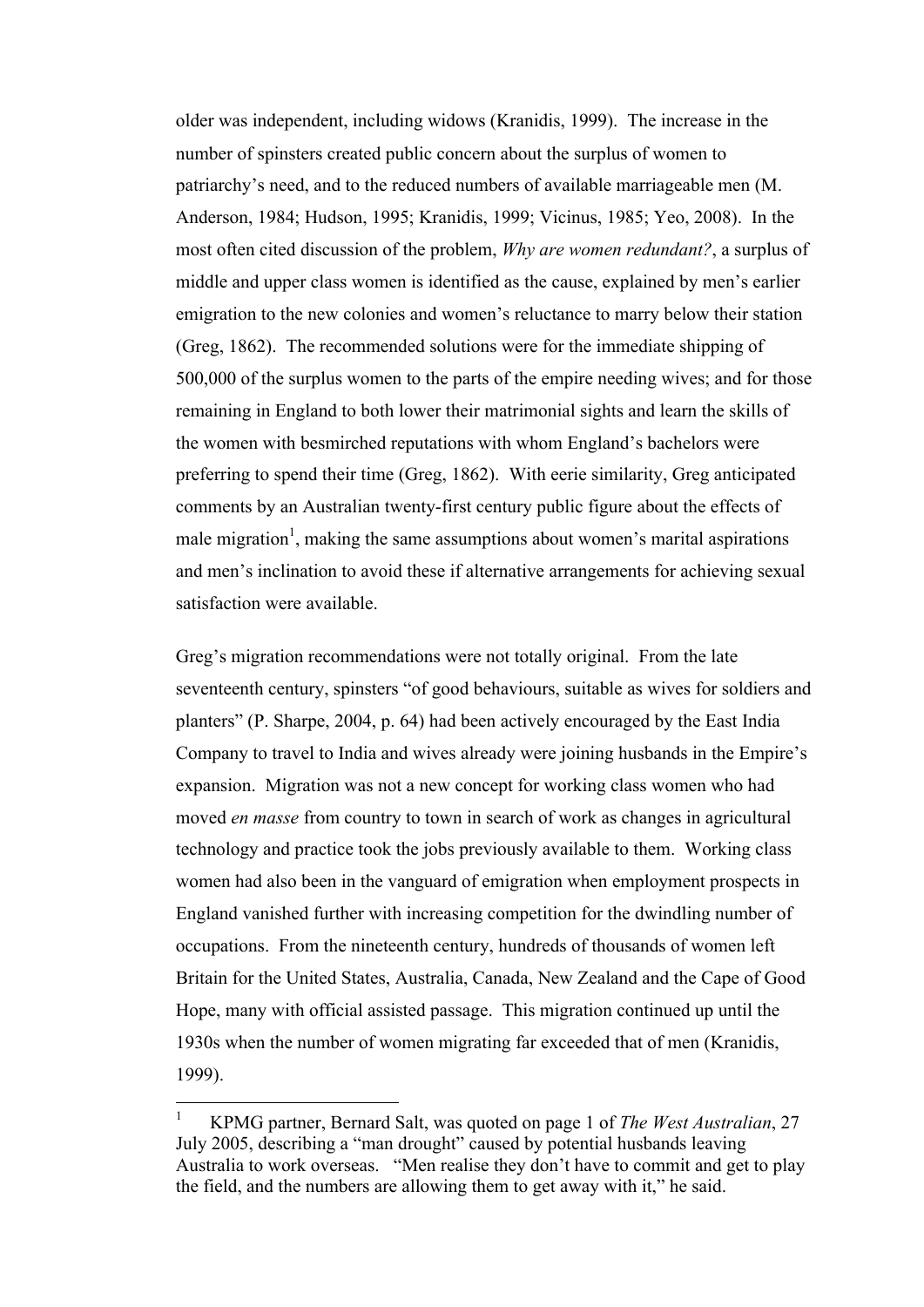For independent women remaining in England, life could be grim. Previous early adoption by women of innovation and niche occupations gave way to a labour market gendered to privilege male status, prestige, and income (Hudson, 1995). While working class women were in demand for the low-paying, low-skilled occupations brought by industrialisation, or to domestic service, middle and upper class spinsters were confined to lives of dependence and marginalisation (Hudson, 1995): for example, 62% of dependents of the same age group as the male head of household in Victorian Lancashire were spinsters (Gordon & Nair, 2002). Paying positions they did secure were an extension of their domestic roles such as in education or nursing, or in the new, gendered, service trades such as office or shop work, yet middle-class spinsters were constantly admonished that their employment cost that of somebody more worthy of the opportunity (Cooper, 2001; Vicinus, 1985). As in previous times, many singlewomen came together in self-supporting communities, many of which were dedicated to women's successful independence through education and worthwhile employment (Vicinus, 1985).

As in previous times, widows enjoyed some privileges denied to spinsters and wives with a significant number operating *femme sole* in small business (Hudson, 1995). In a representative sample of Glaswegian households, Gordon and Nair (2002) found a rise in female-headed households from 23.0% (1851) to 40.0% (1891). Widows who were also providing a home for a broad range of female and male family members headed the great majority of these households.

From the mid-nineteenth century, women's voices were increasingly heard in the growing debates about social justice, culminating in the focussed agitation that achieved universal suffrage in the early twentieth century (some decades after its gradual introduction in the colonies). Recognising the fundamental role of religion in validating social arrangements and women's subjugation, many feminists argued for reclamation of the feminine that had been lost in the transition from Catholicism to the Protestant faith as the official state religion. Darwin's evolutionary theories were generalised to social organisation and notions of complementary feminine and masculine principles were promoted to legitimise women's claims to participatory public life. Around the end of the nineteenth century, an argument emerged from sociology that patriarchy had taken humanity as far as it was capable, requiring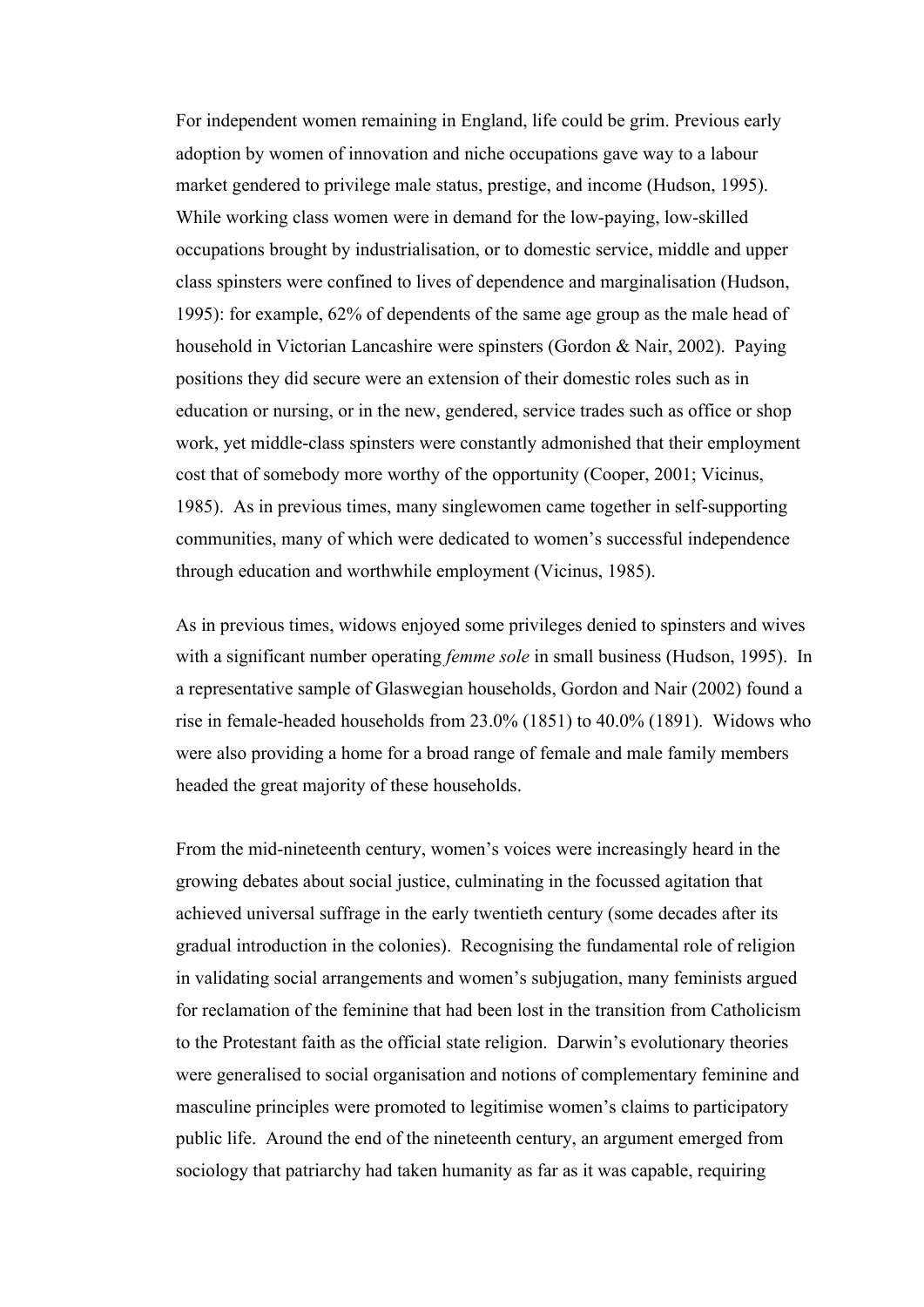matriarchy to move it to a higher level (Yeo, 2008). Feminist opposition to the 1860s' Contagious Diseases Acts that targeted female sex workers (many of whom were refugees from failed marriages with no income-generating alternative) while ignoring their male clients, saw their repeal in the 1880s (Horstman, 1985).

The impetus for change that improved wives' legal status from the mid to late nineteenth century also brought greater rights and opportunities for unmarried women and, by the end of the century, relational independence attracted women who previously would have been denigrated for their domestic status (Horstman, 1985). Unthinkable just a few decades previously, there was public debate about the value of marriage, the acceptability of divorce, the empowerment for women of freelychosen celibacy and the importance of friendship as a valid intimate relationship (Vicinus, 1985). The "new woman" of the 1890s, with her self-sufficiency and reluctance to marry, attracted epithets questioning her femininity and appearance (Cooper, 2001) as the ideological elites tried to protect their status. At the turn of the century, 45.5% of spinsters were in paid employment and women in general seemed on the cusp of full civil status (Vicinus, 1985). The "modern girl" of women's magazines was synonymous with progress, self-sufficiency, and independence (Tinkler, 1995). Women seemed to be approaching ascendency.

### **4.4 Conclusion**

The social status of women, in particular independent women, is in constant flux, underpinned by theological dogma used to validate prevailing political discourse and social organisation. From a state of grace in prehistoric times, through periods of legislated dependence, to occasional windows of opportunity for independence, women's lives have been framed by the vagaries of patriarchal economic, marital and religious prescription, underpinned by constant surveillance and control of their sexuality. The mirror that religion holds to structural ideology shows that the place of the feminine in belief systems parallels that in society. Nowhere is this more so that the millennia-long war still waged (e.g., Graves, 1972) to expunge the Great Goddess from collective consciousness and the feminine from theistic agency. Baring and Cashford (1991) ask us to consider whether the struggle of the oppositional feminine and masculine principles relate to the sacredness of their origin. There seems little doubt that the drive to replace the life-giving omnipresent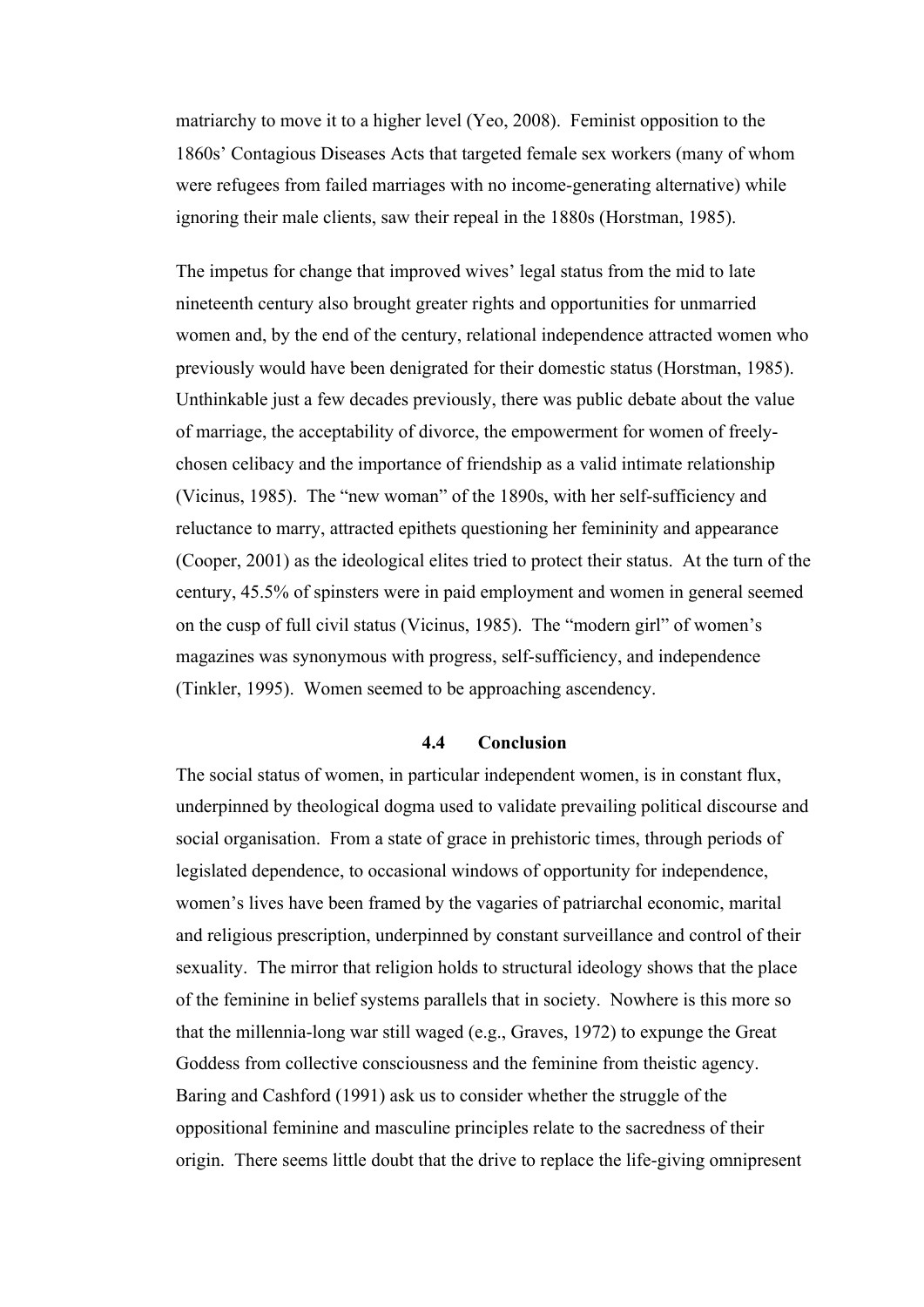Mother in Her many manifestations with a single, remote masculine deity that endorses male privilege is of fundamental importance in the incessant campaign to control mortal women's lives. This was evident to the nineteenth century British feminists who sought the reinstitution of the feminine in dominant religion to validate aspirations for civil and occupational participation (Yeo, 2008).

Gendered power relations are vital for the maintenance of prevailing political and economic systems, and societal functioning. The independent woman is of sufficient threat to a patriarchal social order that she is identified for punitive attention whether this be through legislation outlawing her independence as in Classical times (Pomeroy, 1995) and in the late Middle Ages (Froide, 1999) or through denigratory public discourse in theatre, literature, science or mass media (e.g., Bennet & Froide, 1999; Demand, 2001; Hesiod, c. 800-700 BCE; Lanser, 1999; Rei, 2001; Showalter, 1978; Vicinus, 1985; Wiesner, 2000). Women's morality has been closely linked to the health of the nation (e.g., Greg, 1862; Joshel & Murnaghan, 2001), none more so than that of the unmarried woman whose comparative independence makes her less open to scrutiny than a wife.

Patriarchy is right to be concerned about women's threat to the mechanisms that support male privilege. Throughout the ages, when the opportunity arose, many women have chosen to take advantage of improved employment conditions to be self-supporting and to offer support to other women to enable their independence (e.g., Bahrani, 2001; Forth, 2008; Hanawalt, 1992; Hudson, 1995; Leyser, 1995). Where financial independence was limited by economic or class constraints, women turned to lives of chaste piety (e.g., Leyser, 1995) or prostitution (e.g., McNamara, 1985) to avoid conventional subjugation to a husband. Perhaps reinforcing male fears, women's economic deprivation is also related to increased marriage and fertility rates as competition for scarce employment persuades them that marriage has greater survival potential than that offered by the labour market (e.g., P. Sharpe, 1999; Wrigley, 1981).

Value systems do change over time, responding to changes in material, political and social structures (Duby, 1994). For example, romantic love, while no doubt present over the ages, was not a primary condition for marriage until the economic, political and social revolutions brought by the mechanisation of the means of production